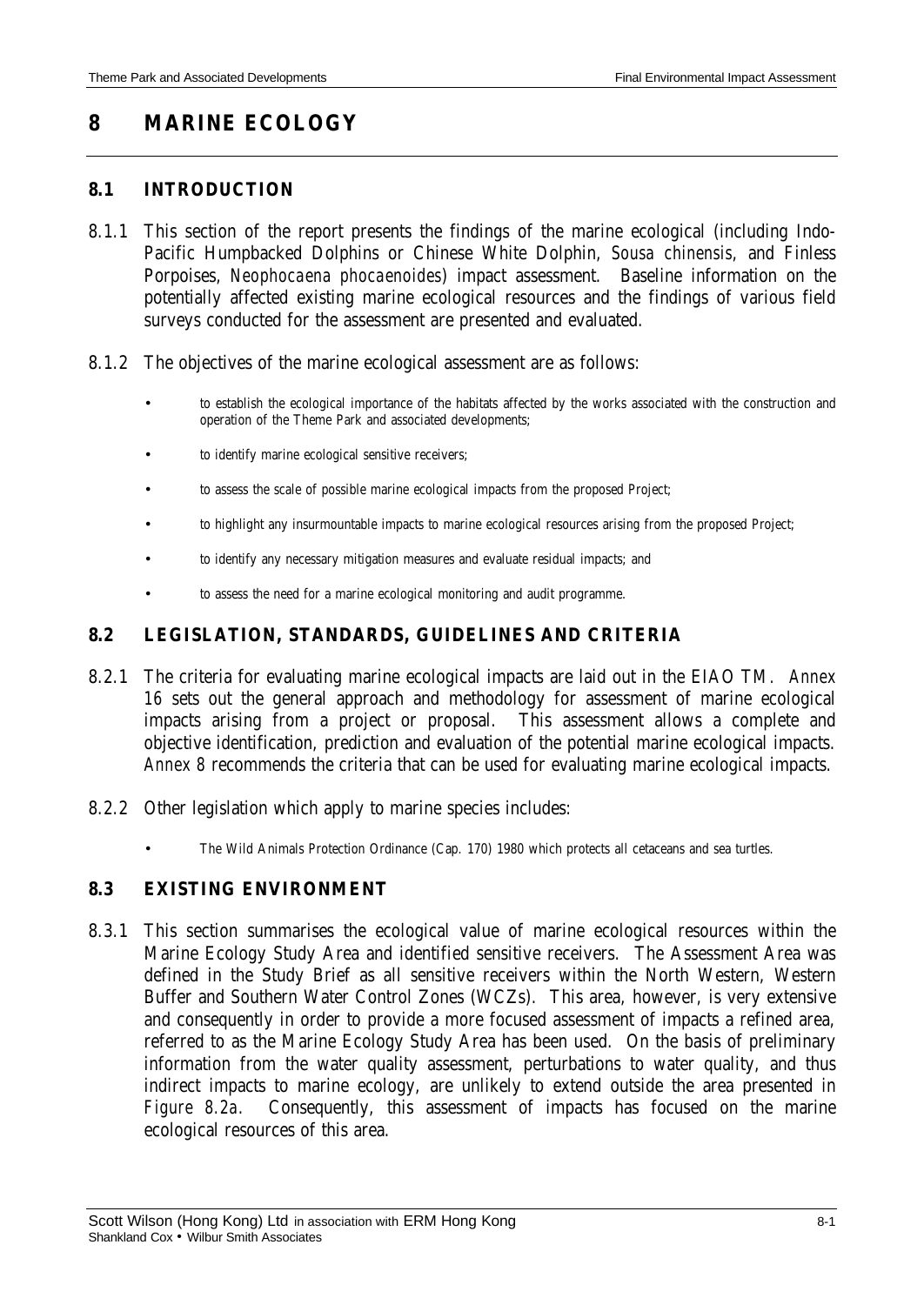#### **SUMMARY OF MARINE ECOLOGY BASELINE CONDITIONS**

- 8.3.2 The availability of literature on the marine ecology of the Marine Ecology Study Area is variable. As with the majority of Hong Kong it appears that certain ecological components have been comprehensively studied whereas others have not. The list of relevant reports in the Study Brief has been reviewed along with relevant information pertaining to the ecological characteristics of the Penny's Bay and East Lantau area. The detailed review of literature is presented in full in *Section 2* of *Annex G*.
- 8.3.3 Due to the limited literature available for some components of the marine ecosystem, field surveys were considered necessary to fill the information gaps identified and enable a complete and robust assessment of impacts to marine ecology to be performed. The findings of the field surveys are presented in *Section 3* of *Annex G*.

#### *Summary of Baseline Conditions*

- 8.3.4 The following presents a summary of the literature review and field surveys conducted for this EIA and detailed in full in *Annex G*.
- 8.3.5 **Soft Substratum Habitats:** Benthic studies have been undertaken at locations within or close to the Study Area. Findings from the majority of these studies were that the benthos of the seabed in the vicinity of Penny's Bay was dominated by polychaetes and characterised by low species diversity and low species biomass. Surveys conducted for this Study in Penny's Bay concluded that the assemblages were of a higher abundance than surrounding areas. However, in context with those assemblages in sediments around Hong Kong, the infaunal assemblages of Penny's Bay can be considered to be similar. The assemblages were dominated by polychaetes and all the species recorded occur frequently in Hong Kong and no rare species were observed.
- 8.3.6 **Intertidal Habitats:** The natural shorelines within the Marine Ecology Study Area consist mainly of hard rocky or boulder shores, such as those at Fa Peng, Pa Tau Kwu and Sze Pak. Small sandy or cobble beaches are observed in such bay areas as Yam Tsai Wan, Luk Keng Bay and inner Penny's Bay at Wan Tuk next to the Cheoy Lee shipyard. Soft sandy/cobble shores are also located along the east coast of the Tsing Chau Tsai headland, including Kwai Shek, Tso Wan, Fa Peng and Pa Tau Kwu. The assemblages surveyed for this Study were typical of exposed rocky shore communities with high abundances of barnacles, chitons, limpets and periwinkles. No rare species have been recorded from these surveyed shores. The sandy shores at Yam Tsai Wan and Pa Tau Kwu Pak Wan were surveyed and findings from both the wet and dry season showed that these beaches supported benthic assemblages of low diversity.
- 8.3.7 **Artificial Seawalls:** The majority of the coastal areas on North Lantau, ie from Siu Ho Wan to Yam Tsai Wan and from Yam O Tuk to To Kau Wan, have been reclaimed and replaced by sloping artificial seawalls. The east coast of Penny's Bay from Chok Ko Wan to Wan Tuk has also been reclaimed and lined with vertical artificial seawalls. Few surveys have been conducted on the colonization of organisms on artificial seawalls in Hong Kong, however, fouling organisms have been anecdotally recorded as common on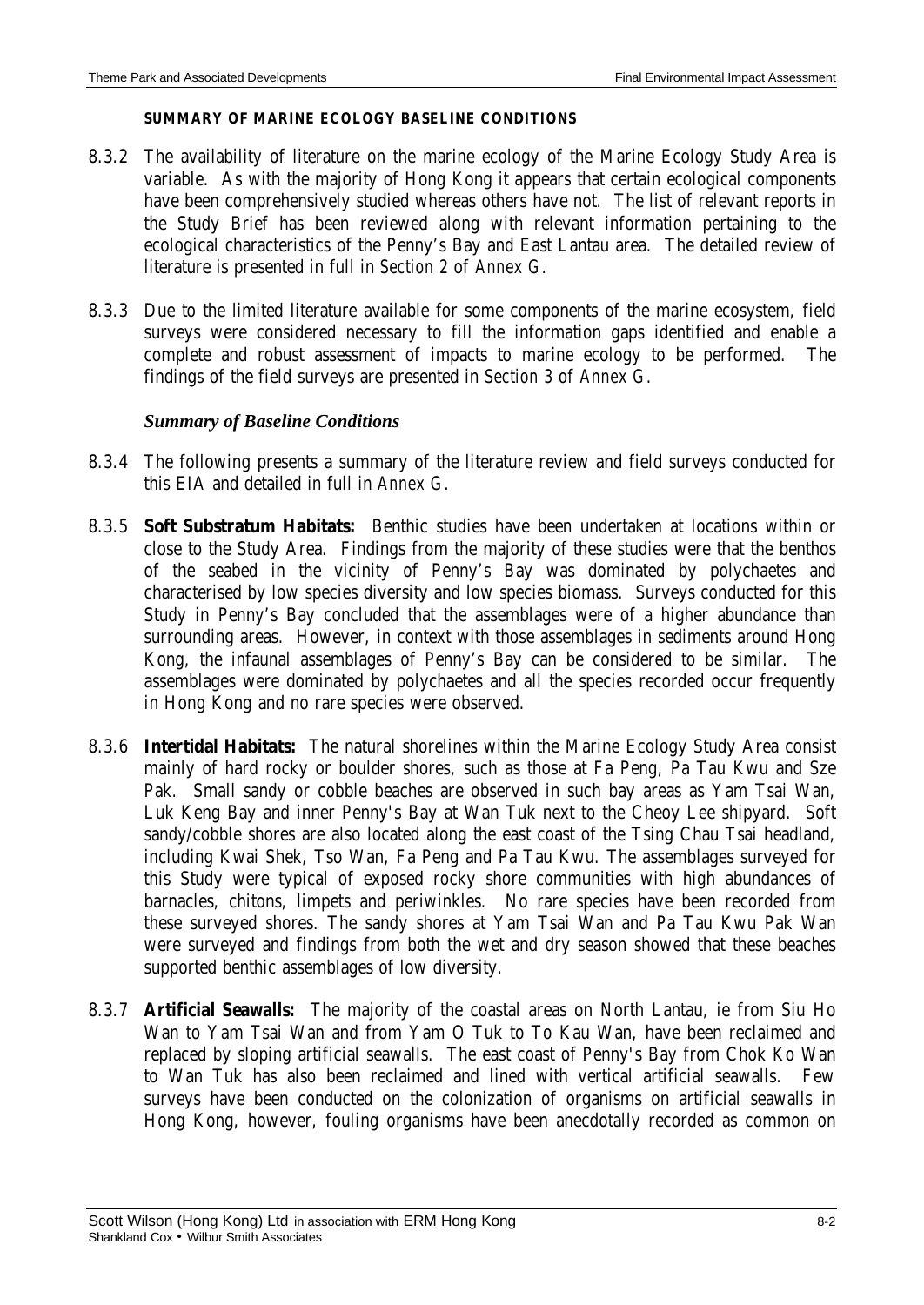artificial seawalls, wharf files and other marine structures $(1)(2)(3)(4)$ . Various species of algae, coelenterates, ascidians, bryozoans, sponges, crustaceans, molluscs and polychaetes are also commonly observed on these artificial structures. Therefore, it can be presumed that species commonly found on these surfaces in Hong Kong waters will be found on the artificial seawalls of the established complexes at north Lantau and Penny's Bay. On the subtidal portions of artificial seawalls corals have been reported to colonise the habitats. An example of this is the High Island Dam in the eastern waters of Hong Kong which supports high percentage cover of the rare coral *Acropora* on the dolosse block sloping seawalls. It is known in Hong Kong that depending on the location of the artificial seawalls, and the prevailing environmental conditions, especially with reference to water quality, that the habitats have the potential to support high ecological value assemblages. Due to the relatively recent construction of the artificial seawalls at Yam O (1997) and the vertical nature of those at Penny's Bay it is unlikely that at present the assemblages are of high ecological value but the potential is noted. It should be noted that the subtidal portions of vertical seawalls do not offer ideal habitat for coral colonisation unlike sloping seawalls which provide a more complex habitat and better surface for settlement of marine invertebrates.

- 8.3.8 **Hard Substratum Habitats:** Dive surveys conducted within Penny's Bay revealed that the assemblages are composed of a shallow, thin veneer of common hard coral species. Percent live coral cover is generally low, however, the inner part of the bay would appear to still support a relatively healthy, simple coral community. The findings are of some significance as the presence of scleractinian (reef building) corals in Penny's Bay extends the known local geographic range for local hard corals. Given the presence of hard corals in Penny's Bay, it has been assumed that the nearby coasts of wet Pa Tau Kwu, Pat Tau Kwu East, and Sze Pak support similar assemblages. This assumption may be overly conservative as these sites are more exposed than Penny's Bay and hence likely support coral assemblages of even lower diversity and abundance. Nevertheless, it does allow for a precautionary approach to be taken when assessing impacts.
- 8.3.9 It should be noted, however, that the assemblages at Pa Tau Kwu East will be lost as part of the Northshore Lantau Development and consequently are not discussed further here as a sensitive ecological habitat. Their loss is assessed, and mitigation measures proposed, in the Northshore Lantau Development Feasibility Study EIA.
- 8.3.10 Hard coral assemblages have also been reported from Kau Yi Chau which is in proximity to the reclamation area. However as discussed in *Annex G* these assemblages are neither as diverse or abundant as those in Penny's Bay and have, therefore, been classified as of medium ecological value.
- 8.3.11 **Marine Mammals:** The Indo-Pacific Humpbacked Dolphin, *Sousa chinensis,* and the Finless Porpoise, *Neophocaena phocaenoides,* are the only species of marine mammal regularly sighted in Hong Kong waters. As sightings of *Neophocaena phocaenoides* have

<sup>(1)</sup> Binnie Consultants Limited (1996) Fill management Study - Phase IV Investigation and Development of Marine Borrow Areas: Coral Growth at High Island Dam. Report submitted to CED GEO, July 1996.

<sup>(2)</sup> Binnie Consultants Limited (1997) Chek Lap Kok Qualitative Survey. Final report to CED GEO, December 1997.

<sup>(3)</sup> Morton B and Morton J (1983) The Seashore Ecology of Hong Kong. Hong Kong: Hong Kong University Press.

<sup>(4)</sup> Huang ZG, Yan SK, Lin S and Zheng DQ (1992) Biofouling communities on pier pilings in Mirs Bay. In The Marine Flora and Fauna of Hong Kong and Southern China III (ed B Morton). Proceedings of the Fourth International Marine Biological Workshop: The Marine Flora and Fauna of Hong Kong and Southern China, Hong Kong 1989, p 529-543. Hong Kong: Hong Kong University Press.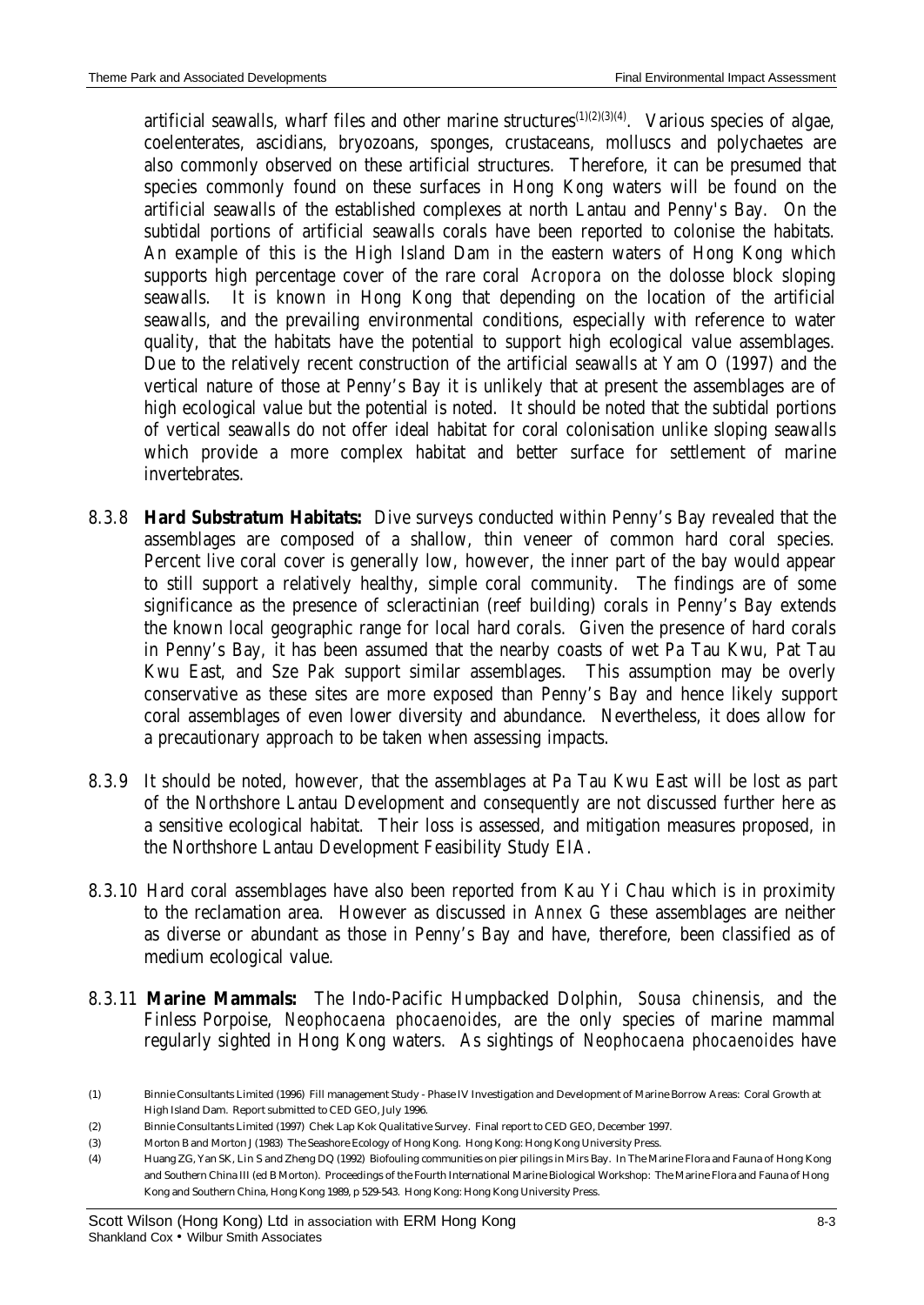mainly been in southern waters of Hong Kong and none have been reported within or close to Penny's Bay this species is not under threat from impacts due to the proposed Project. The population of *Sousa chinensis* is reported to be centred around the Pearl River Estuary and Hong Kong waters are thought to represent the eastern portion of its range. North Lantau represents the major area of distribution of dolphins in Hong Kong waters, and is the only place in Hong Kong where dolphins are seen year round. Findings of work conducted by Dr Tom Jefferson of the Ocean Park Conservation Foundation indicate that the abundance of the dolphin is low in East Lantau and that they use the area seasonally in winter. East Lantau is not thought to represent a critical habitat for this dolphin species.

8.3.12 The ecological characteristics of the different habitat types within the Marine Ecology Study Area have been compared with habitats in other areas of Hong Kong in order to establish their ecological importance (*Annex G*).

#### **ECOLOGICAL IMPORTANCE**

8.3.13 According to the EIAO TM *Annex 8*, the ecological value/importance of a habitat can be evaluated using the following criteria:

|           | • Naturalness     | Ecological Linkage |
|-----------|-------------------|--------------------|
| $\bullet$ | <b>Size</b>       | • Potential value  |
|           | • Diversity       | • Nursery Ground   |
| $\bullet$ | Rarity            | Age<br>$\bullet$   |
|           | • Re-creatability | Abundance          |

8.3.14 The criteria listed above have been applied to the information gathered and/or reviewed on the marine ecology of the habitats within the Marine Ecology Study Area in order to determine the ecological value. The application of these criteria has led the habitats to be classified as presented in *Table 8.3a*. Complete details of how each habitat was evaluated against the criteria presented above are presented in *Section 4* of *Annex G*. Only habitats where permanent or temporary impacts are expected to occur through either direct impact associated with habitat loss or indirect impacts through perturbations to water quality parameters have been evaluated. Information on the extent and severity of water quality impact are presented in the water quality impact assessment (see *Section 5*).

### **Table 8.3a - Summary of Ecological Value of Assemblages Present on the Different Habitat Types in the Marine Ecology Study Area**

| <b>Assemblage Type</b>                           | Low                | <b>Medium</b>                       | <b>High</b> |
|--------------------------------------------------|--------------------|-------------------------------------|-------------|
| Subtidal Soft Benthos (Penny's Bay)              | $\ast$             |                                     |             |
| Sandy Shore (Penny's Bay)                        | $\ast$             |                                     |             |
| Intertidal Rocky Shore (Penny's Bay)             |                    | $\ast$                              |             |
| Subtidal Hard Surface (Penny's Bay)              |                    |                                     | $\ast$      |
| Subtidal Hard Surface (Sze Pak)                  |                    |                                     | $\ast$      |
| Subtidal Hard Surface (Kau Yi Chau)              |                    | $\ast$                              |             |
| Artificial Seawall (Penny's Bay & Yam O)         | $\ast$             |                                     |             |
| Marine Mammal Habitat (Penny's Bay) <sup>a</sup> | $\ast$             |                                     |             |
| Marine Mammal Habitat (Yam O) <sup>a</sup>       | $\ast$             |                                     |             |
| Marine Mammal Habitat (North Lantau)             |                    | $\ast$                              |             |
| Marine Mammal Habitat (East Lantau)              | (Finless Porpoise) | (Indo - Pacific Humpbacked dolphin) |             |

 $\overline{\text{Note}}$ <sup>a</sup> refers to the marine waters inside the reclamation areas only

8.3.15 A map detailing the locations of these habitats is presented on *Figure 8.3a*.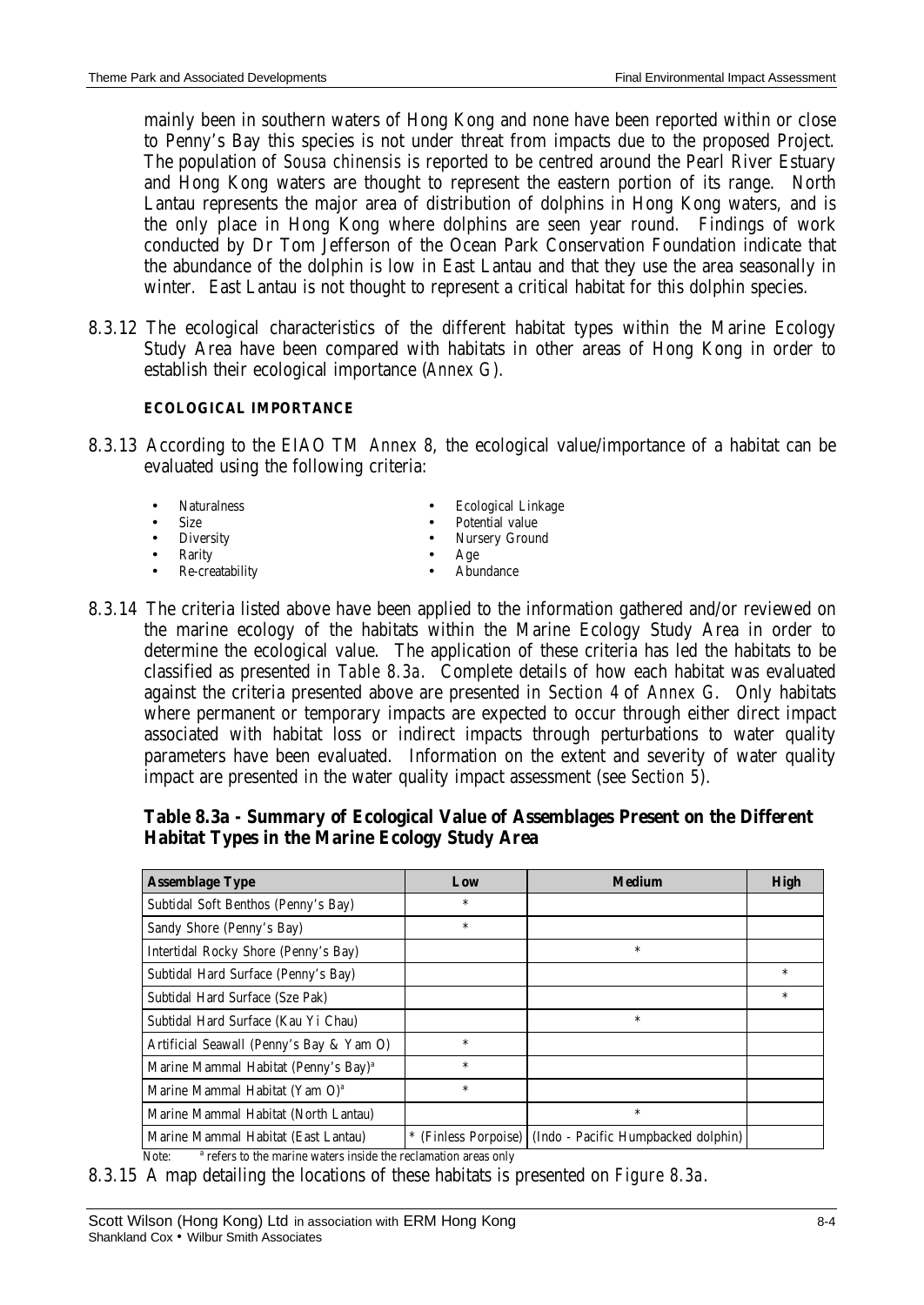## **8.4 ASSESSMENT METHODOLOGY**

8.4.1 A desktop literature review and supporting field surveys (summarised above in *Section 8.3* and detailed in full in *Annex G*) were conducted in order to establish the ecological profile of the area within and surrounding the Marine Ecology Study Area. Information from the water quality assessment was used to refine the size of the area under study as that potentially affected by perturbations to water quality parameters (*Figure 8.2a*). This area became the focus for this ecological impact assessment. The importance of potentially impacted ecological resources identified within the Marine Ecology Study Areas were assessed using the EIAO TM. The potential impacts due to the construction and operation of the Theme Park and associated developments were then assessed (following the EIAO TM *Annex 16* guidelines) and the impacts evaluated (based on the criteria in EIAO TM *Annex 8*).

### **8.5 IDENTIFICATION OF ENVIRONMENTAL IMPACTS - CONSTRUCTION**

8.5.1 Impacts to marine ecological resources arising from the construction works may be divided into those due to direct disturbances to that habitat and those due to perturbations to key water quality parameters.

#### **DIRECT IMPACTS**

8.5.2 Direct impacts to marine ecological resources include habitat loss due to the dredging and reclamations at Penny's Bay and Yam O associated with the Project. The construction of these reclamations will lead to the permanent loss of approximately 290 hectares of seabed (280ha at Penny's Bay and 10ha at Yam O).

### *Subtidal Soft Benthos*

- 8.5.3 Impacts to benthic organisms are dependent upon the location of the assemblages in relation to the reclamation site. Within the reclamation site, primary impacts will be the removal and/or burial of organisms which are present there. These impacts will necessarily occur during dredging and sandfilling operations associated with the reclamation works. It is important, therefore, to determine whether the reclamation site contains unique or otherwise noteworthy benthic assemblages which will be lost. Findings from a review of the literature, supported by focused field surveys, indicate that the benthic assemblage within, and in the vicinity of, the reclamation was dominated by polychaetes and similar to elsewhere in Hong Kong in terms of species composition and abundance. All the species recorded occur frequently in Hong Kong and no rare species were observed. As a result, the assemblages were regarded as being of low ecological value.
- 8.5.4 Although epifaunal benthic surveys have identified sparsely distributed colonies of gorgonians and soft corals of ecological interest 6 km to the east of the area to be reclaimed, no rare or environmentally sensitive species were recorded in proximity to the reclamation area. Although the proposed reclamation will result in the loss of approximately 280 hectares of subtidal soft benthic habitats, the severity of the impact is anticipated to be acceptable as the areas to be reclaimed are of low ecological value.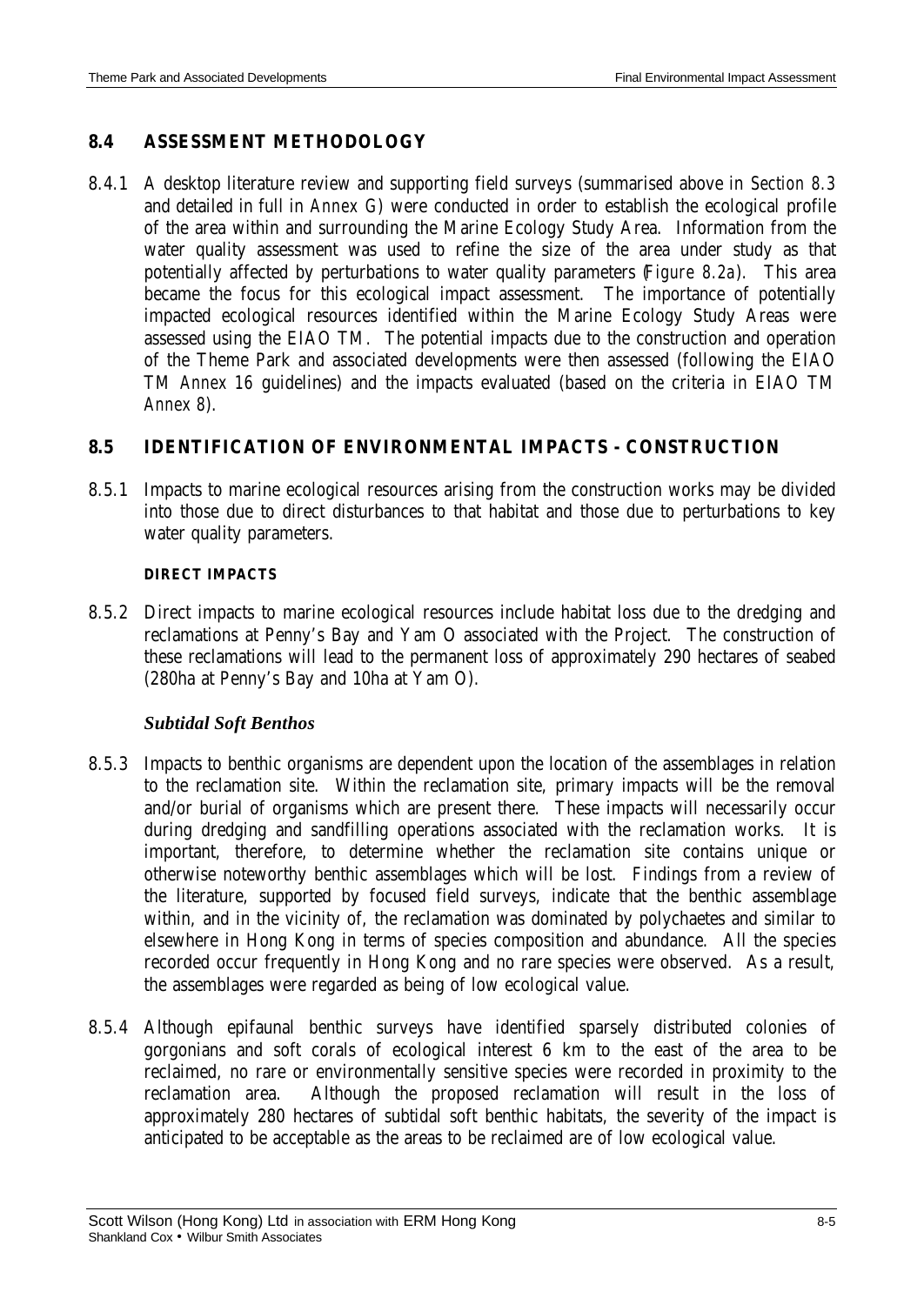### *Subtidal Hard Surface Habitats*

- 8.5.5 The construction of the Penny's Bay and Yam O reclamations for the Project will result in the permanent loss of subtidal hard surface habitats as follows:
	- High Ecological Value 0.22 ha (2,200 m in length and 1 m in depth) along the southern coastline of Penny's Bay;
	- High Ecological Value 0.078 ha (780 m in length and 1 m in depth) along the northeastern edge of Penny's Bay;
	- Low Ecological Value 2,000 m of vertical artificial seawall and 0.11 ha of sloping artificial seawall along the eastern coast of Penny's Bay (371 m in length and 3 m in depth);
	- Low Ecological Value 0.27 ha (900 m in length and 3 m in depth) of subtidal portions of sloping artificial seawall along the Yam O coastline.
- 8.5.6 The assemblages within the Penny's Bay reclamation area and Yam O reclamation area will be lost through the burial of organisms present there. These impacts will necessarily occur during dredging and filling operations associated with the reclamation works.
- 8.5.7 Rubble mound seawalls will be used along the southern and eastern sections of the Penny's Bay reclamation and will provide 4.3 ha <sup>(5)</sup> of habitat for subtidal organisms to colonise. It has been demonstrated that marine organisms have recolonised such seawalls after construction  $(6)$   $(7)$ . It is anticipated that assemblages of hard corals will settle on and recolonise the newly constructed seawalls, as environmental conditions of that area would be similar to existing conditions that have allowed the growth of hard corals recorded in the field surveys of this Study. The potential habitat provided by the total surface area of the rubble mound seawalls on the southern and eastern sections of the Penny's Bay reclamation (greater than 4.3 ha) is expected to mitigate for the loss of high ecological value assemblages of hard corals within the reclamation sites (approximately 0.298 ha). The locations of the seawalls are depicted on *Figure 8.5a*.

### *Intertidal Habitats*

8.5.8 A total length of 3.08 km of the natural intertidal habitats ,2.98 km of medium ecological value rocky shores along the southern and northeastern shores of Penny's Bay and 100 m of low ecological value sandy beach along the southern shore of Penny's Bay, will be lost as a result of reclamation activities in Penny's Bay for the Theme Park. Although part of the 2.2 km shore on the southern coast of Penny's Bay will be retained in the form of an open channel the intertidal assemblages will be lost as the channel will be used for stormwater discharges. A 2.37 km stretch of artificial shoreline within Penny's Bay and a strip of 900 m east of Yam O on the northern coast of Lantau will be lost as a result of reclamation activities. The results from field surveys indicated that the intertidal assemblages recorded on the rocky shores are typical of exposed rocky shore communities observed in Hong Kong. The sandy beach in Penny's Bay supports low species diversity. These intertidal habitats will be replaced by a total of 3.9 km of ecologically enhancing

<sup>(5)</sup> Theme Park seawalls provide 4.6 ha of habitat (5m depth, 1:2.5 slope and 3.2km length).

<sup>(6)</sup> Binnie Consultants Limited (1996) Coral Growth at High Island Dam, for Civil Engineering Department.

<sup>(7)</sup> Binnie Consultants Ltd (1997) Chek Lap Kok Qualitative Survey Final Report. For the Geotechnical Engineering Office, Civil Engineering Department, December 1997.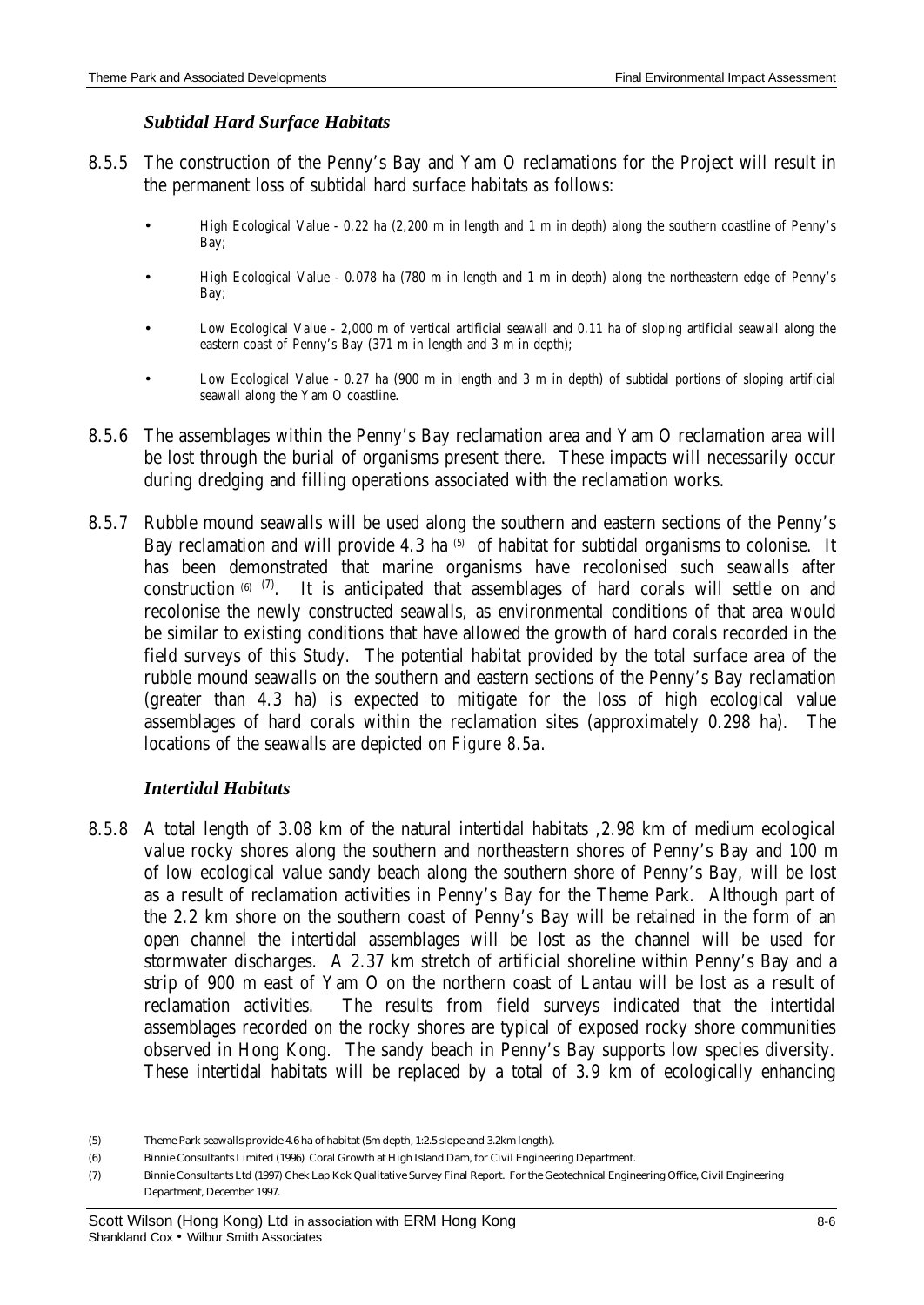rubble mound sloping artificial seawalls (net gain in sloping seawalls = 3.9 km - 1.27km = 2.63km). The artificial seawalls can, over time, support similar assemblages of intertidal fauna and flora. Organisms present on intertidal shores in Hong Kong rely on larval settlement for recruitment. Assuming that there is a regular supply of larvae brought to the area, recolonization of new seawalls resulting from the reclamation will occur. The design of the seawall will be critical in determining the extent to which the community reestablishes post reclamation. The more heterogeneous the seawall, the more diverse a community the habitat can support such as tetrapods or rubble mound. The seawall should, therefore, be designed to maximise substrate heterogeneity in an attempt to create a productive post-reclamation area. Although the reclamation works will result in the loss of 3.08 km of natural intertidal habitats, the severity of the impact is reduced by the provision of ecologically enhancing, sloping rubble mound, seawalls as a mitigation measure.

## *Marine Mammals*

- 8.5.9 Reclamations and other marine construction activities can result in a loss of habitat for dolphins and porpoises. The physical loss of habitat during and after reclamation works could affect a small number of humpback dolphins that utilise the Penny's Bay area on a seasonal basis. As Penny's Bay is not critical habitat for the dolphin this impact is unlikely to affect the dolphin population as a whole and is deemed acceptable. Because Finless Porpoises occur only to the south of Penny's Bay and, therefore, habitat loss should not be a factor for this species.
- 8.5.10 As discussed above a small reclamation will be constructed at Yam O which will cause the loss of 10 ha of habitat for the dolphins. Although North Lantau waters, especially the western part, is an important area to the dolphins, the area to be reclaimed is relatively small and there have been few dolphin sightings within or around the reclamation area (*Figure 8.3b*). This impact is unlikely to affect the dolphin population as a whole and is deemed acceptable. Because Finless Porpoises do not occur only in north Lantau waters habitat loss at Yam O should not be a factor for this species.

### *Cumulative Effects on Marine Mammals*

8.5.11 Although many development projects may have an insignificant impact on the status of the dolphin population in Hong Kong when viewed in isolation, impacts of several projects may be important when assessed together. In view of this fact, it is important to evaluate the cumulative effects of various reclamation projects around Lantau Island on the dolphins. The major reclamation around Lantau Island in recent years was that associated with the development of Hong Kong's new International Airport at Chek Lap Kok. At that time, no studies were undertaken to gather baseline data in order to assess what impacts the loss of this potential habitat may have had on the dolphins. However, based on recent studies of the dolphins home range patterns (Hung 2000), it is speculated that these works may have had an adverse impact. Certainly, the combined loss of habitat in the North Lantau and northwestern New Territories has reduced the amount of natural coastal habitat for dolphins, however, due to the fact that humpback dolphins do not appear to be highly concentrated near shorelines in Hong Kong's inshore waters, such loss of habitat is probably not of major importance to the population.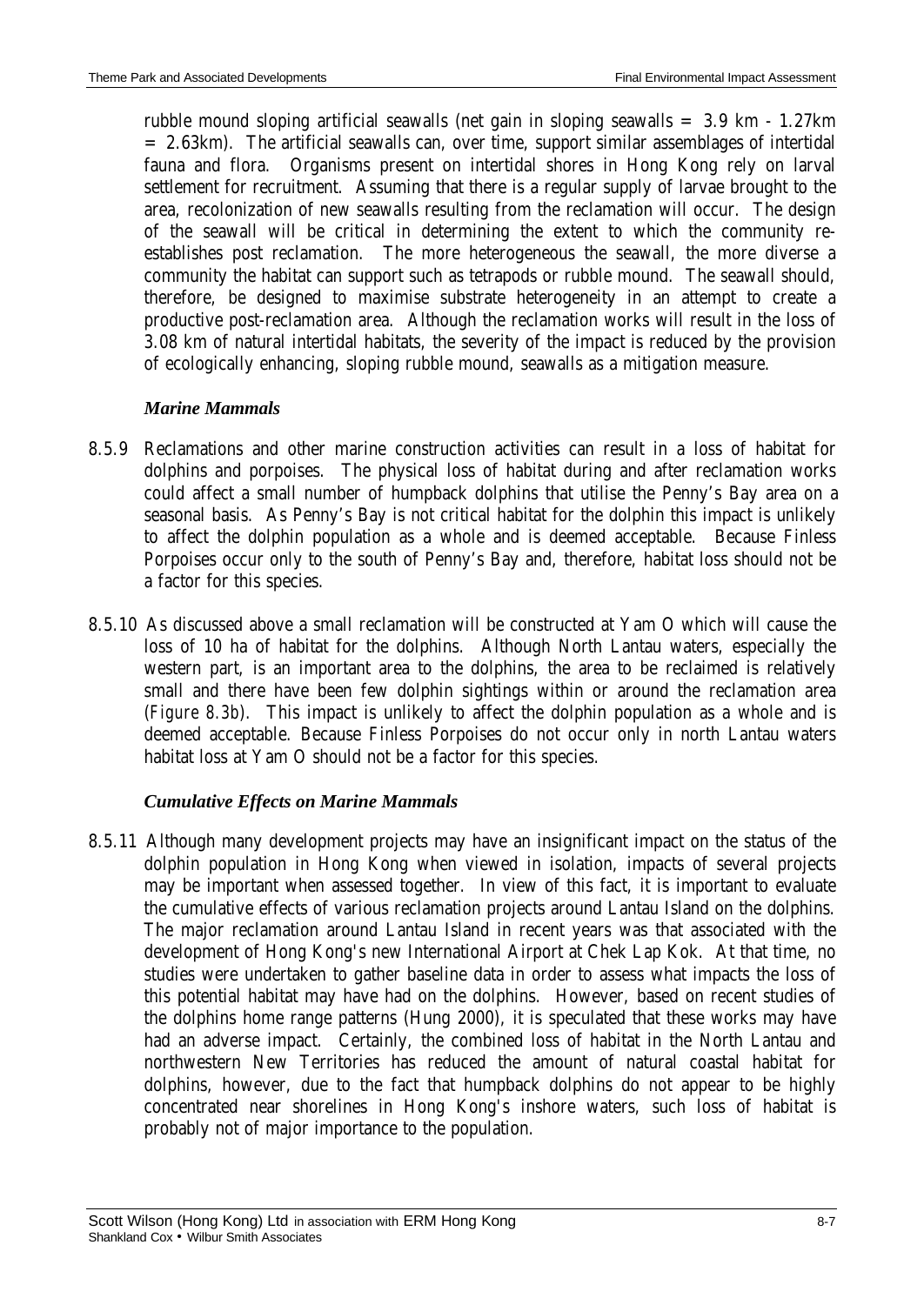8.5.12 The primary concern with the loss of habitat, and the accumulation of impacts from concurrent projects is the overall loss of natural coastline and its concomitant effects on the prey species of the dolphins. Information from the fisheries impact assessment (*Section 9*) indicates that direct impacts due to the reclamation are not predicted to seriously impacts fisheries production due to the low levels of production from the fishing zones at Yam O and Penny's Bay. Neither Yam O nor Penny's Bay is a recognized spawning and nursery area and hence juvenile fish stocks are unlikely to be affected. The consequences of this are that impacts to marine mammals through loss of food supply (fisheries resources) are not predicted to occur as impacts to fisheries resources are regarded as of low severity and acceptable.

#### **INDIRECT IMPACTS**

- 8.5.13 Indirect impacts to marine ecological resources during the construction phase include sediment release associated with the above construction projects. Potential impacts to water quality from sediment release are listed below:
	- increased concentrations of suspended solids (SS);
	- a resulting decrease in DO concentrations; and,
	- an increase in nutrient concentrations in the water column.
- 8.5.14 Sensitive receivers for marine ecological impact assessment are identified to assess the potential impacts to resources outside the reclamation areas as a result of perturbations to water quality, during both the construction and operation phases. Information presented in the review of literature and in the results of the comprehensive field surveys has indicated that the Marine Ecology Study Area (excluding the habitats within Penny's Bay) contains the following marine ecology sensitive receivers:
	- Habitat for the Indo-pacific Humpbacked Dolphin in the coastal waters of East Lantau and North Lantau.
	- Assumed high ecological value hard coral assemblages located at Sze Pak Wan.
	- Medium ecological value hard coral assemblages located on Kau Yi Chau.
- 8.5.15 It is considered important to the environmental acceptability of the Project that construction and operational activities of the proposed Theme Park do not unacceptably impact these sensitive receivers. The following sections discuss and evaluate the potential impacts to marine ecological habitats specifically focusing on those listed in *Table 8.3a.*

### *Suspended Solids (SS)*

8.5.16 **Subtidal Hard Surface Habitats:** Soft corals, gorgonians, hard corals and anemones may be injured by both high suspended sediment concentrations and high deposition rates. Damage (sublethal effects) or mortality (lethal effects) can result from a reduction in light penetration which kills the photosynthesizing symbiotic algae associated with the hard corals, and also from the deposition of sediment onto the corals surface which physically blocks the respiratory and feeding apparatus. An assessment of the effects of backfilling in Mirs Bay<sup>(1)</sup> assumed that prolonged turbidity and a sustained sedimentation rate of 20 mg  $\text{cm}^2$  day<sup>-1</sup> (= 0.2 kg m<sup>2</sup> day<sup>-1</sup>) was damaging to corals. Impacts to corals on the rocky coasts of Sze Pak Wan and Kau Yi Chau are unlikely to occur as sediment deposition rates from the reclamation works are predicted to be less than 0.11 kg  $m^2$  day<sup>-1</sup> at both of these

<sup>(8)</sup> Binnie Consultant Ltd (1992) South Mirs Bay Borrow Area. IAR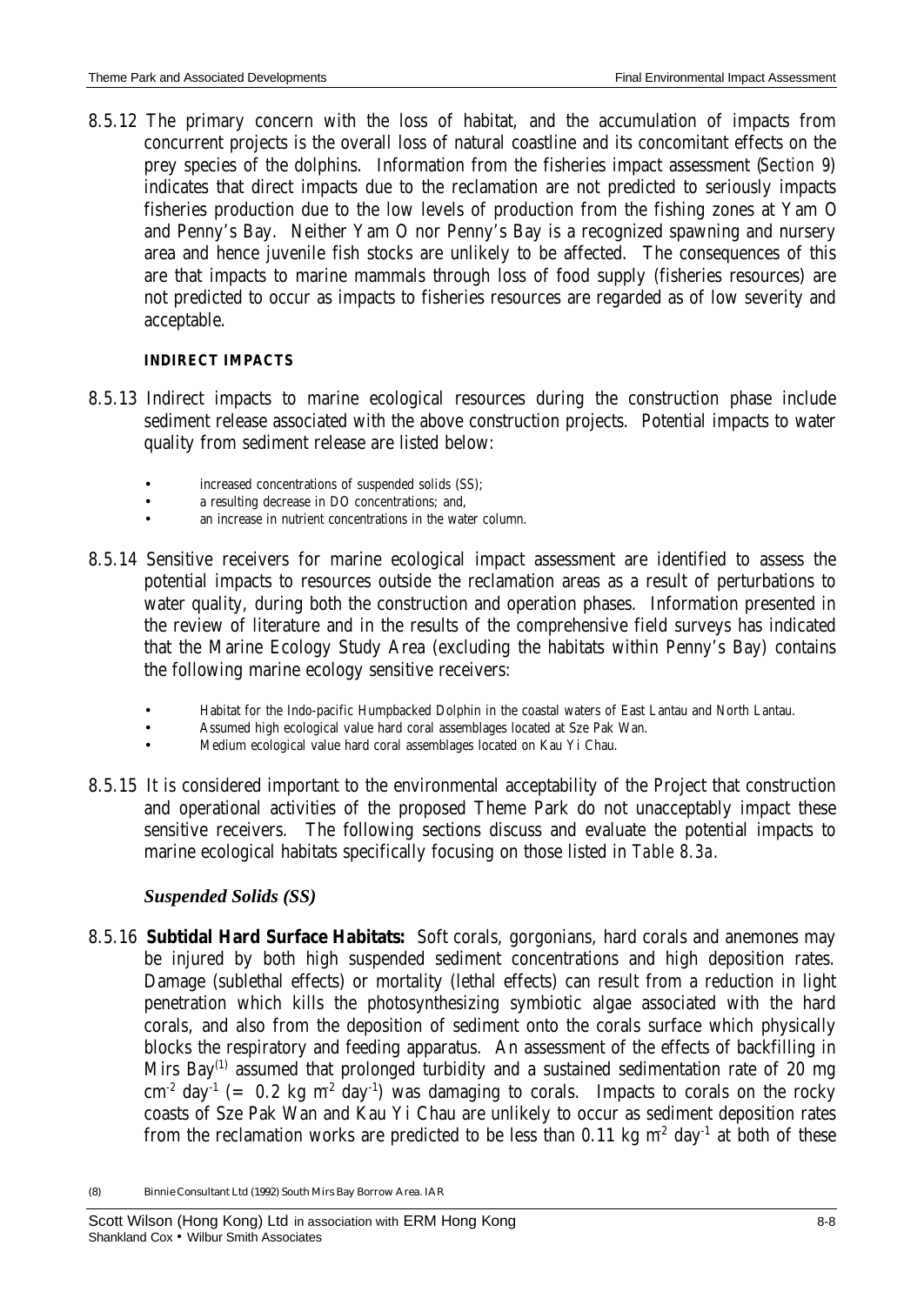sensitive receivers (see water quality assessment in *Section 5*) which is below the threshold value discussed above for corals. Consequently impacts are predicted to be within environmentally acceptable levels. Negative impacts to corals may also arise from increased SS in the water column. A threshold value is, however, unavailable for corals specific to Hong Kong waters. The habitats identified as supporting hard coral assemblages at Kau Yi Chau and Sze Pak Wan were represented in the water quality modelling. Elevations of SS at these locations were predicted to be less than 1 mg  $L<sup>-1</sup>$  above ambient under the worst case scenario (see *Table 5.6h* in *Section 5*). An elevation of this magnitude is very small and the total SS level is within the WQO for this area. It is thus expected that unacceptable impacts to corals at Kau Yi Chau and Sze Pak Wan arising from elevated SS levels will not occur.

- 8.5.17 **Subtidal Soft Benthos:** Sessile organisms within the benthos will be susceptible to the effects of increased sediment loads. Effects can be lethal or sublethal (eg reduction in reproductive potential due to stress incurred by constantly having to flush out the depositing material). The effects of sedimentation on organisms will also depend on other factors, such as an organism's tolerance, growth orientation of sessile organisms and water movement. Infaunal benthic assemblages in Hong Kong are located in soft muds and sands which are frequently disturbed by storms, seabed currents and constant trawling activity which reworks the sediments creating high suspended sediments loads in the water column. Benthic invertebrates are therefore not likely to be adversely affected by the dredging and filling operations with respect to sediment suspension and settlement but more so from direct habitat loss within the reclamation areas (see above for discussion).
- 8.5.18 Impacts to benthic assemblages immediately outside of the reclamation site are expected to occur temporarily as deposition rates are predicted to be 0.33 kg  $m^2$  day<sup>-1</sup>. The area is expected to be small as sediment will be deposited within a short distance of the dredging and filling works. At Sze Pak Wan, levels are much lower and predicted to be less than 0.11 kg  $m^2$  day<sup>-1</sup>. These predicted deposition rates are not likely to impact the natural benthic assemblages as the area is often disturbed by demersal trawling and seabed erosion due to the main flow channel from Ma Wan; the organisms present are thus assumed to be adapted to seabed disturbances. Based on the assumption that eventually the affected areas will be recolonised by fauna typical of the area, then the temporary loss of these low ecological value assemblages are deemed acceptable.
- 8.5.19 Intertidal Habitats<sup>(9)</sup> : Intertidal habitats within the Marine Ecology Study Area which may be affected by the reclamation activities include the sandy shores and ungazetted beaches located at Sze Pak Wan, Sam Pak Wan, Yi Pak Wan and Discovery Bay. Sediment dispersion results predict that SS concentrations will not exceed the WQO's at any of these shores. However, the water quality assessment predictions will be verified in the field during construction using the environmental monitoring and audit programme (EM&A). Should the EM&A show unacceptable impacts (with reference to exceedances of the WQO) then mitigation measures such as a further reduction in dredging/filling rates will be employed. Based on these conditions, impacts to the ecological assemblages present at these beaches are not predicted to be unacceptable.

<sup>(9)</sup> Intertidal habitats at Pa Tau Kwu and Fa Peng which include sandy and rocky shores have not been assessed as these habitats will be directly lost as a result of the Northshore Lantau Development. The assessment of impacts and the need for any mitigation measures is consequently discussed in the Northshore Lantau Development Feasibility Study EIA.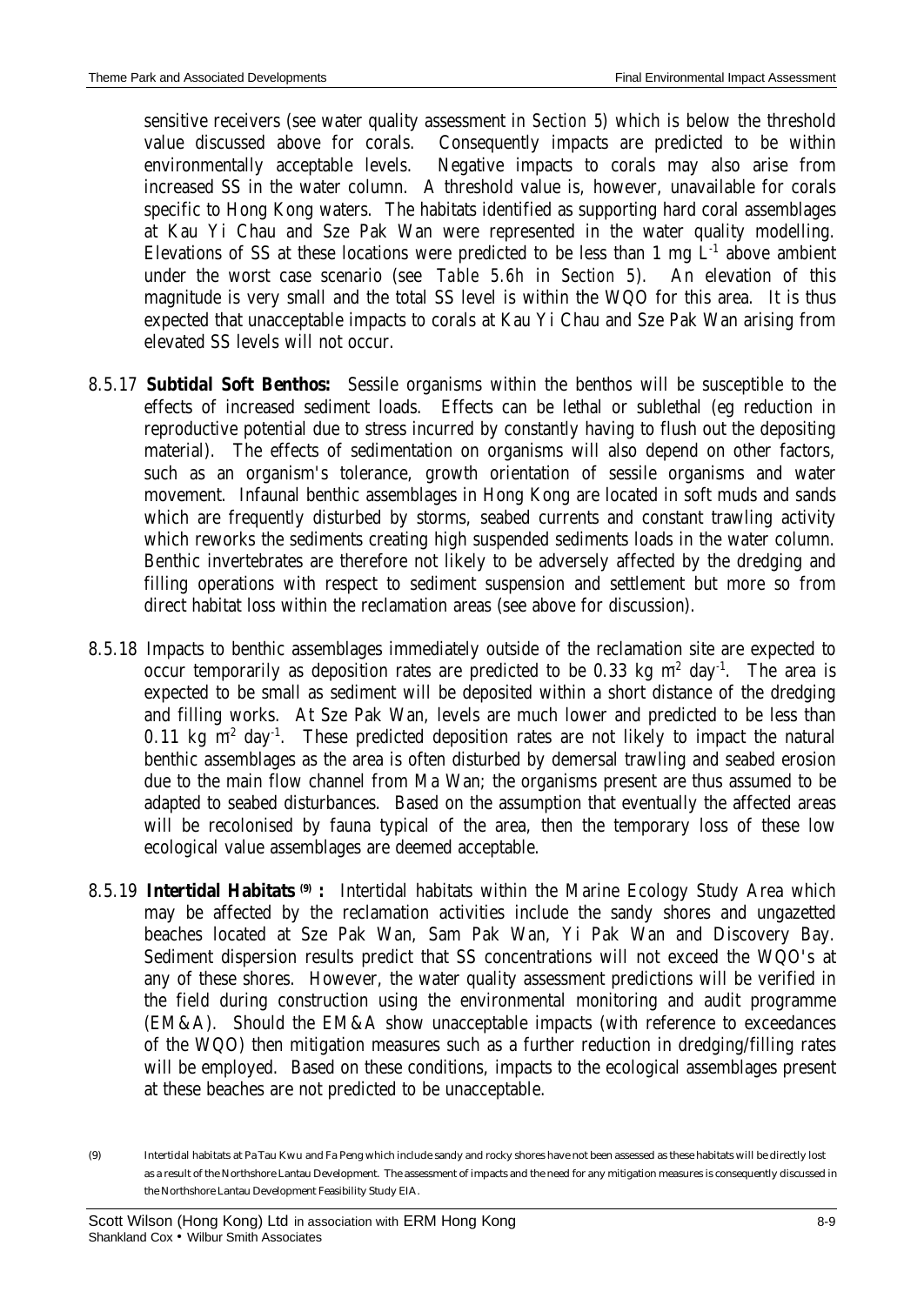- 8.5.20 Higher than normal sediment loads arising from nearby dredging works were deposited on an assemblage of coralline algae at Cape d'Aguilar to the south of Hong Kong. This resulted in overgrowth of the coralline assemblage by the red turf alga, *Gelidium pusillum,* which became the most abundant species<sup>(10)</sup>. Scouring, due to very high SS levels (eg > 100 mg  $L^{-1}$ ) may inhibit the survival of algae, thereby reducing the food supply to the numerous rocky shore herbivores and causing intolerant or less competitive species to become locally extinct. The water quality assessment scenarios indicate that no exceedances of the WQO will occur at the rocky coastal areas at Sze Pak Wan. The predictions will be verified in the field during construction using the EM&A. Should the EM&A show unacceptable impacts (with reference to exceedances of the WQO) then mitigation measures such as a further reduction in dredging/filling rates or the use of silt curtains will be employed. It is thus expected that unacceptable impacts to these intertidal assemblages arising from elevated SS levels will not occur.
- 8.5.21 **Marine Mammals:** Mobile animals such as marine mammals have the ability to avoid areas where SS levels have increased, thus avoiding any impacts. Impacts can occur to these mammals as an indirect result of increased SS levels. The construction of the Theme Park and associated facilities may cause perturbations to water quality which have the potential to impact the fisheries resources of the East Lantau area. The Indo-Pacific Humpbacked Dolphin, *Sousa chinensis,* in Hong Kong waters feed primarily on fish. The dolphins are often seen associated with pair trawlers which are likely to provide them with increased feeding opportunities; this appears to be confirmed by the limited data available from stomach contents analyses. By examining the stomachs of 12 stranded dolphins, Jefferson (1998) found that, with the exception of one individual's stomach content which contained some squid remains, only fish had been consumed. At least twenty species of fish belonging to 13 families were found in the stomach of these stranded dolphins. The most abundant families were anchovies - Engraulidae, croakers - Sciaenidae, and sardines - Clupeidae accounting for more than 81% of all fish in the stomachs of the stranded dolphins.
- 8.5.22 The Finless Porpoise, *Neophocaena phocaenoides,* is thought to be an opportunistic feeder with known prey including crustaceans (shrimps and prawns), cephalopods (squid and octopus) and small pelagic fish of low commercial value (anchovies, croakers and sardines). They are thus likely to be affected by any significant changes in key water quality parameters (such as SS and DO) arising from the development. A deterioration in water quality is likely to cause these mobile fish to move out of the area thus interfering with the dolphin and porpoises normal feeding patterns. As mentioned above for corals, the predicted elevations of SS in areas where the mammals are frequently sighted (such as S Lamma for the Finless Porpoise or the Brothers for the Indo-pacific Humpbacked Dolphin) are small and within environmentally acceptable levels (as defined by the WQOs). It is thus expected that unacceptable impacts to these marine mammals arising from elevated SS levels will not occur.
- 8.5.23 Introduction of environmental contaminants desorbed from suspended sediment particles (especially inorganic contaminants such as mercury and pesticides such at DDT) can have damaging effects on dolphins and porpoises. As discussed in the water quality assessment

<sup>(10)</sup> Kaehler S & Williams GA (1996) Distribution of algae on tropical rocky shores: spatial and temporal patterns of non-coralline encrusting algae in Hong Kong. Marine Biology 125: 177-187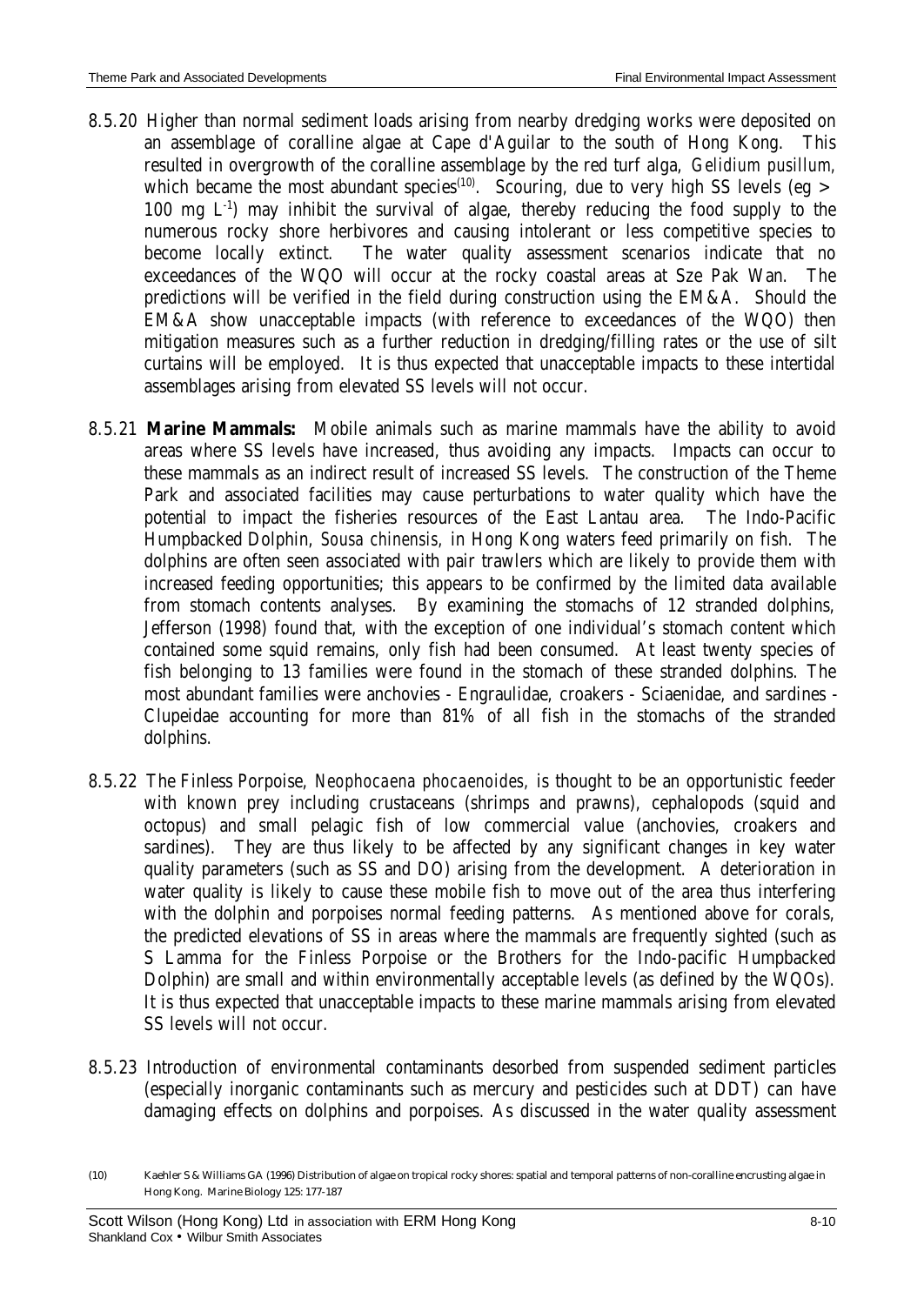contaminant release (specifically copper which is the only metal which exceeds the Class C sediment criteria standard) from dredging of contaminated sediments is not predicted to exceed environmental standards (as defined by EU water quality standards). Consequently, unacceptable impacts to marine mammals from contaminant release during dredging are not predicted to occur.

## *Dissolved Oxygen*

8.5.24 The relationships between SS and DO are complex, with increased SS in the water column combining with a number of other effects to reduce DO concentrations in the water column. Elevated SS (and turbidity) reduces light penetration, lowers the rate of photosynthesis by phytoplankton (primary productivity) and thus lowers the rate of oxygen production in the water column. This has a particularly adverse effect on the eggs and larvae of fish, as at these stages of development, high levels of oxygen in the water are required for growth due to their high metabolic rate. Although respiratory responses and tolerance of hypoxia were studied in two marine fish $(11)$ , it is not possible to set critical thresholds for this parameter for other marine organisms due to lack of tolerance data for species in Hong Kong. DO depletions are most likely to affect sessile organisms as they cannot move away from areas where DO is low (unlike mobile species such as fish). Depletions of DO as a result of construction activities for the reclamation at Penny's Bay are very small (0.05 mg  $L^{-1}$  immediately outside of the works area and  $< 0.017$  mg  $L^{-1}$  at Sze Pak Wan and Ma Wan) and for Yam O reclamation the operations are compliant with the WQO at 200m distance from the works**.** It is evident that the small depletions in DO are within environmentally acceptable levels (as defined by the WQO of 4 mg  $L<sup>-1</sup>$ ) and do not impact and marine ecological sensitive receivers. It is thus expected that unacceptable impacts to the marine ecological habitats and populations present in the vicinity of the Penny's Bay reclamation arising from very small depletions in DO levels will not occur.

## *Nutrients*

8.5.25 High levels of nutrients (total inorganic nitrogen - TIN and ammonia) in seawater can cause rapid increases in phytoplankton often to the point where an algal bloom occurs. An intense bloom of algae can lead to sharp increases in DO levels in surface water. However, at night and when these algae die there is usually a sharp decrease in the levels of dissolved oxygen in the water as dead algae fall through the water column and decompose on the bottom. Anoxic conditions may result if DO concentrations are already low or are not replenished. This may result in mortality to marine organisms due to oxygen deprivation. Increases in TIN in the vicinity of the Penny's Bay works area are predicted to increase by 0.018 mg  $L^1$  which is 7% increase over the background and is regarded as acceptable as there are no sensitive marine ecological habitats affected by the increase, for unionised ammonia the increases in the vicinity of the works area are 0.000014 mg  $L<sup>1</sup>$  which are compliant with the WQO. For the Yam O reclamation the elevations at a distance of 200m from the works area of TIN are  $0.008$  mg  $L<sup>1</sup>$  which is compliant with the WQO and for unionised ammonia the elevations at the same distance are 0.00002 mg  $L^{-1}$  which is also compliant with the WQO. It is thus expected that unacceptable impacts to the marine ecological habitats and populations present in the

<sup>(11)</sup> Wu RSS & Woo NYS (1984). Respiratory Responses and Tolerance to Hypoxia in Two Marine Teleosts, *Epinephelus akaara* (Temminck & Schlegel) and *Mylio macrocephalus* (Basilewsky). Hydrobiologia 119: 209-217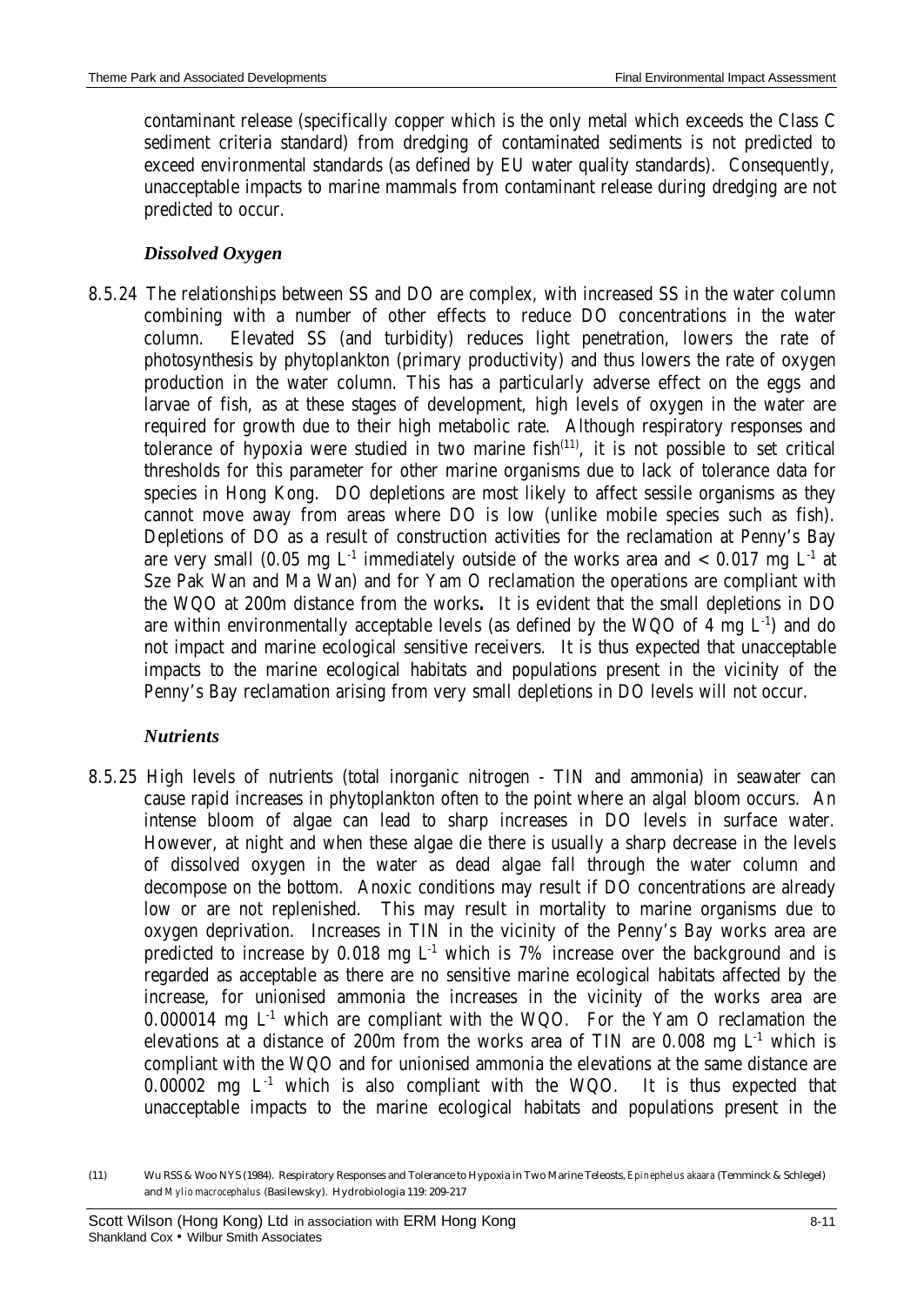vicinity of the Penny's Bay and Yam O reclamations arising from very small elevations in nutrient levels will not occur.

### *High and Low Frequency Noise*

- 8.5.26 As cetaceans are protected under the *Wild Animals Protection Ordinance* (Cap 170), 1980 any lethal and sublethal impacts due to underwater noise on marine mammals will be deemed unacceptable. Cetaceans are animals that rely heavily on acoustic information to communicate and to explore their environment. Therefore, any significant noise that disrupts communication or echolocation channels would be potentially harmful. High explosives produce pulses with a very rapid onset (shock waves), which change to conventional acoustic pulses as they propagate. The reactions from impacted cetaceans can range from brief interruption of normal activities to short- or long-term displacement from noisy areas. Strong sound may cause temporary or permanent reductions in hearing sensitivity. Information from the engineering consultants indicates that no explosives will be used in the construction process in the sea or nearshore environment.
- 8.5.27 Studies have shown that because of the efficient transfer of sound in water, dolphins can detect noises associated with vessels similar to dredgers at distances up to approximately 5 km<sup>(12)</sup>. Noise disturbance interferes with communication and echolocation pulses which are used for navigation and feeding, leading to behavioural changes. There is evidence suggesting that some cetacean species will minimise their use of areas affected by underwater noise.
- 8.5.28 Most dolphins can hear within the range of 1 150 kHz though the peak for a variety of species is between  $8 - 90$  kHz<sup>13</sup>. Dredging and large vessel traffic generally results in mostly low frequency noise typically in the range of  $0.02 - 1$  kHz<sup>14</sup> which are below the peak range of 8 - 90 kHz reported for dolphins and therefore, would not likely cause problems. Percussive piling work will be involved in the construction process but only for the two ferry piers on the southern part of the Theme Park reclamation. Mitigation measures will be required during construction to prevent unacceptable impacts to marine mammals in the vicinity of the works if the construction takes place during the autumn and winter when dolphins are thought to use the area.

### *Vessel Traffic*

8.5.29 Increases in marine traffic may disturb normal cetacean movement patterns through potential collision with vessels, increased turbidity generated by propellers and submerged equipment. Both dolphins and porpoises in Hong Kong have been found to have been killed by vessel collisions (Parsons and Jefferson in press). Additionally, vessel passes and noise can cause behavioural disturbance to these animals. This could affect both species. Increased vessel traffic through the Kap Shui Mun channel would likely affect mostly humpback dolphins and any increase in traffic from the south of Penny's Bay would most likely have an impact on finless porpoises. Vessel traffic from Victoria Harbour to the east should not adversely impact either species. A moderate increase in the number of large, slow-moving (less than 10 knots) vessels in the area should not cause a significant impact to

<sup>(12)</sup> Richardson et al (1995) Marine Mammals and Noise. Academic Press.

<sup>(13)</sup> Richardson et al (1995). *Op cit.*

<sup>(14)</sup> *Ibid.*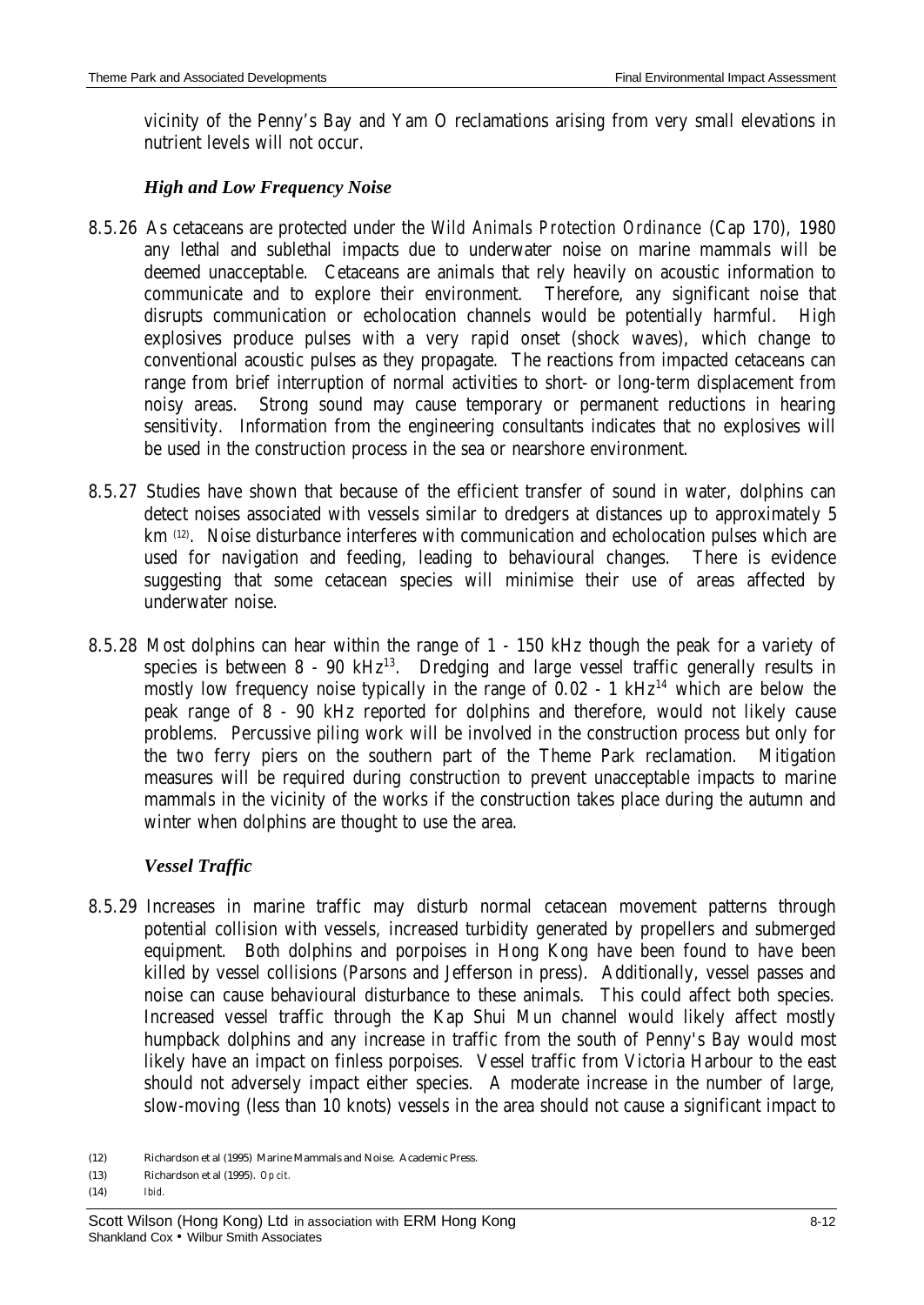dolphins or porpoises. Smaller, faster outboard-driven boats would be more of a concern, because of the fast approach speeds and higher potential for high frequency noise. However, it is not anticipated that vessels associated with construction of the Theme Park will be of the latter type.

## **8.6 ASSESSMENT OF ENVIRONMENTAL IMPACTS - CONSTRUCTION**

- 8.6.1 The following section discusses and evaluates the impacts to marine ecological habitats in Penny's Bay and Yam O. From the information presented above the marine ecological impact associated with the construction of the Project has been evaluated in accordance with the *EIAO TM Annex 8* Table 1 as follows:
	- *Habitat Quality*: The reclamation works will result in the permanent loss of 0.298 ha of high ecological value hard surface habitat. Although the soft bottom habitat and rocky shores within the areas to be reclaimed will be permanently lost, these habitats are of low and medium ecological value respectively. Critical habitats utilised by the Finless Porpoise and Indo-Pacific Humpbacked Dolphin are not predicted to be affected by construction activities (dispersion of sediment plumes, vessel traffic, construction underwater noise);
	- *Species:* The only organisms of ecological interest recorded during the field surveys and reported from the literature were hard corals within Penny's Bay and a seasonal population of the Indo-Pacific Humpbacked dolphin. The hard corals will be permanently lost through the reclamation works whereas the habitat for the dolphins will only be affected through minor perturbations to water quality parameters that are compliant with the WQO;
	- *Size:* The low ecological value benthic assemblages within the 290 ha dredging and reclamation areas at Penny's Bay and Yam O will be directly lost. A small area of high ecological value coral habitat within Penny's Bay will also be lost (0.298 ha) as well as 3.08 km of low and medium ecological value natural intertidal habitats. As a result of the two reclamations 1.27 km of artificial sloping seawalls will also be directly lost. Areas outside the dredging and filling areas will experience short term impacts as a result of small amounts of sediment deposition;
	- *Duration:* Increases in SS levels in the vicinity of sensitive receivers are expected to be low and temporary, and due to constraints on dredging and filling operations, within environmentally acceptable limits (as defined by the WQO's). Impacts to benthic and intertidal assemblages within the reclamation sites will be permanent;
	- *Reversibility:* Impacts to benthic and intertidal assemblages within the reclamation sites are irreversible, whereas impacts to assemblages outside of the reclamation site are expected to be transient and recolonization should occur; and
	- *Magnitude:* The impacts to the ecologically sensitive habitats outside of the reclamation areas defined in this review will be of low magnitude during construction of the Project. Impacts to assemblages within the reclamation site are of high severity, however, mitigation measures reduce this severity to low and acceptable.

## **8.7 MITIGATION OF ADVERSE ENVIRONMENTAL IMPACTS - CONSTRUCTION**

#### **MARINE ECOLOGICAL RESOURCES: GENERAL**

8.7.1 The above assessment indicates that during reclamation works the potential impacts (before mitigation) are unlikely to be acceptable with respect to subtidal hard bottom habitat and marine mammals. Impacts to intertidal communities and subtidal soft bottom assemblages are anticipated to be environmentally acceptable. Constraints on controlling impacts to water quality to within acceptable levels during reclamation are expected to also control impacts on marine ecology. In accordance with the guidelines in the EIAO TM on marine ecology impact assessment the general policy for mitigating impacts to marine ecological resources, in order of priority, are: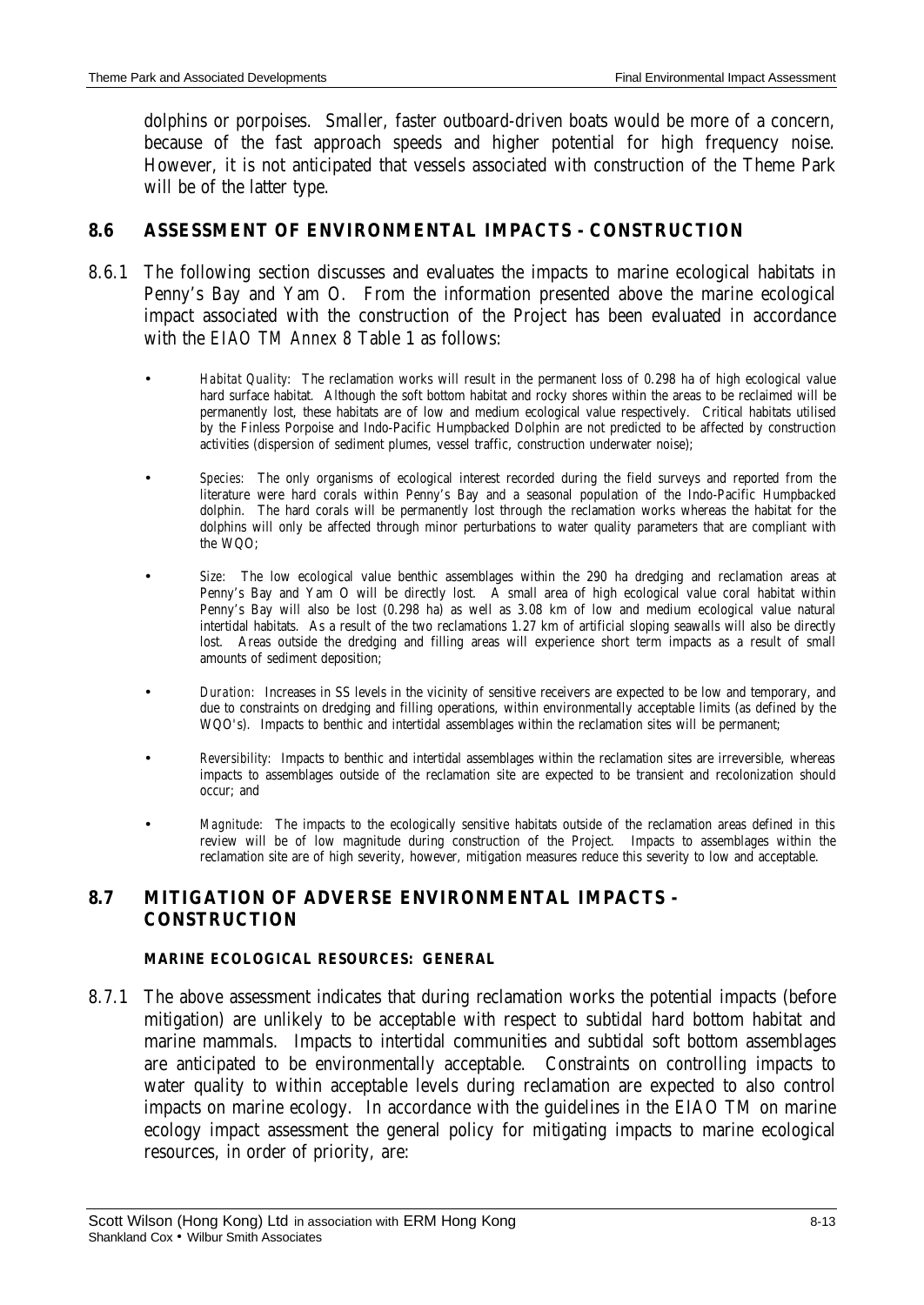- **Avoidance:** Potential impacts should be avoided to the maximum extent practicable by adopting suitable alternatives;
- **Minimisation:** Unavoidable impacts should be minimised by taking appropriate and practicable measures such as constraints on intensity of works operations (eg dredging rates) or timing of works operations; and
- **Compensation:** The loss of important species and habitats may be provided for elsewhere as compensation. Enhancement and other conservation measures should always be considered whenever possible.
- 8.7.2 The previous discussion (*Section 8.5*) has indicated that the following subtidal hard surface habitats within the Study Area will be lost:
	- High Ecological Value 0.22 ha (2,200 m in length and 1 m in depth) along the southern coastline of Penny's Bay;
	- High Ecological Value 0.078 ha (780 m in length and 1 m in depth) along the northeastern edge of Penny's Bay;
	- Low Ecological Value 2,000 m of vertical artificial seawall and 0.11 ha of sloping artificial seawall along the eastern coast of Penny's Bay (371 m in length and 3 m in depth);
	- Low Ecological Value 0.27 ha (900 m in length and 3 m in depth) of subtidal portions of sloping artificial seawall along the Yam O coastline.
- 8.7.3 The loss of these habitats is expected to be mitigated through provision of seawalls that provide adequate surfaces for colonisation once reclamation works have been completed.
	- 3.2 km of sloping rubble mound seawalls will be provided at the Penny's Bay reclamation which will provide 4.3 ha of habitat for colonisation by corals;
	- 0.7 km of sloping rubble mound seawalls will be provided at Yam O.
- 8.7.4 In order to assist in rehabilitating the area after reclamation, a rubble mound design should be adopted for the construction of the seawalls. It has been demonstrated that marine organisms have recolonised these seawalls after construction $<sup>(1)</sup>$ .</sup> . It is anticipated that intertidal and subtidal assemblages similar to those recorded in the field surveys, will settle on and recolonise the newly constructed seawalls of the reclamation.

#### **MARINE ECOLOGICAL RESOURCES: MARINE MAMMALS**

- 8.7.5 Measures to mitigate the impact of the construction of the Project have been developed in consultation with Dr Tom Jefferson of the Ocean Park Conservation Foundation. The following recommendations should be followed to minimize potential construction impacts on dolphins and porpoises:
	- 1) All vessel operators working on the Project construction should be given a briefing, alerting them to the possible presence of dolphins and porpoises in the area, and the rules for safe vessel operation around cetaceans. If high speed vessels are used, they should be required to slow to 10 knots when passing through a high density dolphin area;

<sup>(15)</sup> Binnie Consultants Ltd (1997) Chek Lap Kok Qualitative Survey Final Report. For the Geotechnical Engineering Office, Civil Engineering Department, December 1997.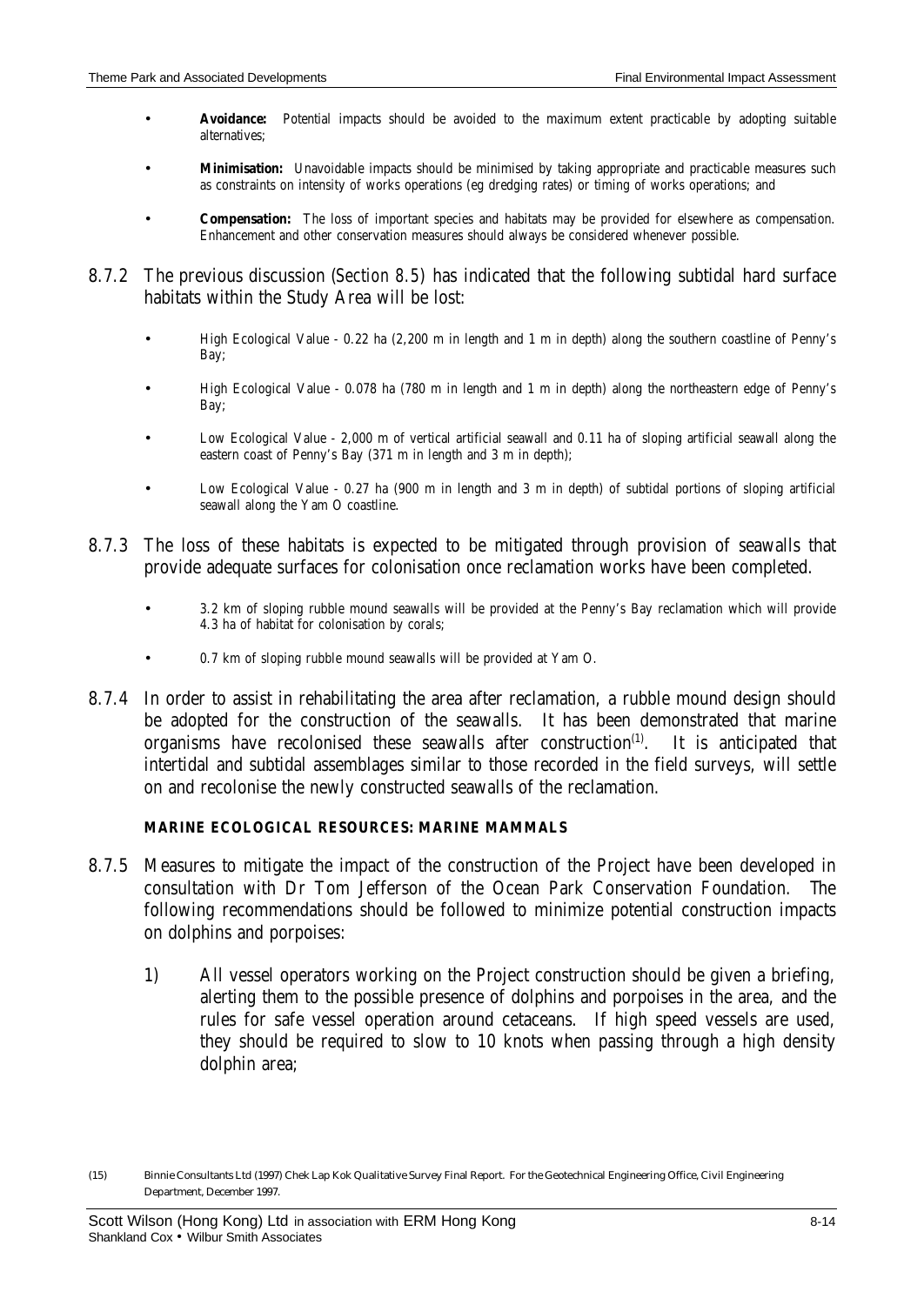- 2) A policy of no dumping of rubbish, food, oil, or chemicals should be strictly enforced. This should also be covered in the contractor briefing;
- 3) Every attempt should be made to minimize the effects of construction of the Project on the water quality of the area;
- 4) Any construction work that could potentially harm dolphins (underwater piling) should be planned to take place in spring or summer, when dolphin abundance is apparently lowest. In particular, the winter season should be avoided;
- 5) If piling must be done in autumn or winter, then the following steps should be taken:
	- An exclusion zone of 500 m radius should be scanned around the work area for at least 30 minutes prior to the start of piling. If cetaceans are observed in the exclusion zone, piling should be delayed until they have left the area; and
	- A bubble curtain should be used to surround the piling barge and work area, and the bubble curtain should be in operation during any time in which piling occurs.
- 6) Reclamation construction-phase dolphin/porpoise monitoring should be conducted by a qualified research team, to evaluate whether there have been any effects on the animals. The resulting data should be compatible with, and should be made available for, long-term studies of small cetacean ecology in Hong Kong.

## **8.8 IDENTIFICATION OF ENVIRONMENTAL IMPACTS - OPERATION**

8.8.1 Operational impacts to marine ecological resources may occur through the following:

## *Hydrodynamic Regime*

- 8.8.2 Impacts to marine ecological resources could potentially occur if the shape of the reclamation causes a change on the hydrodynamic regime of the East Lantau coastline. Impacts of this nature could lead to increased seabed current speeds which may cause seabed scour thus impacting subtidal assemblages, or conversely the current speeds may drop affecting flushing and water exchange of an area. Inadequate flushing could lead to reduction in dissolved oxygen (DO) an increase in nutrients and consequent impacts to marine ecological resources (DO and nutrient impacts were discussed in *Section 8.5*).
- 8.8.3 The hydrodynamic modelling (described in *Section 5*) has predicted that the reclamations for the Theme Park at Penny's Bay and Yam O will have minimal effects on tidal discharges through major flows channels. The only effects on tidal current speeds and directions are in the immediate vicinity of the reclamation at Penny's Bay, which are not considered to be significant. Mitigation measures for changes to tidal discharges and current patterns are, therefore, not considered to be necessary. The modelling has, however, predicted that there will be a reduction in the flushing of Sze Pak Wan and Discovery Bay, as demonstrated by the increased salinity in these areas. This effect may cause changes in the water quality of these areas. The acceptability of such changes has been assessed through water quality modelling, which has determined such a change in the hydrodynamic regime will result in only a minimal adverse effect on water quality with no breach in the WQO's (see *Section 5*).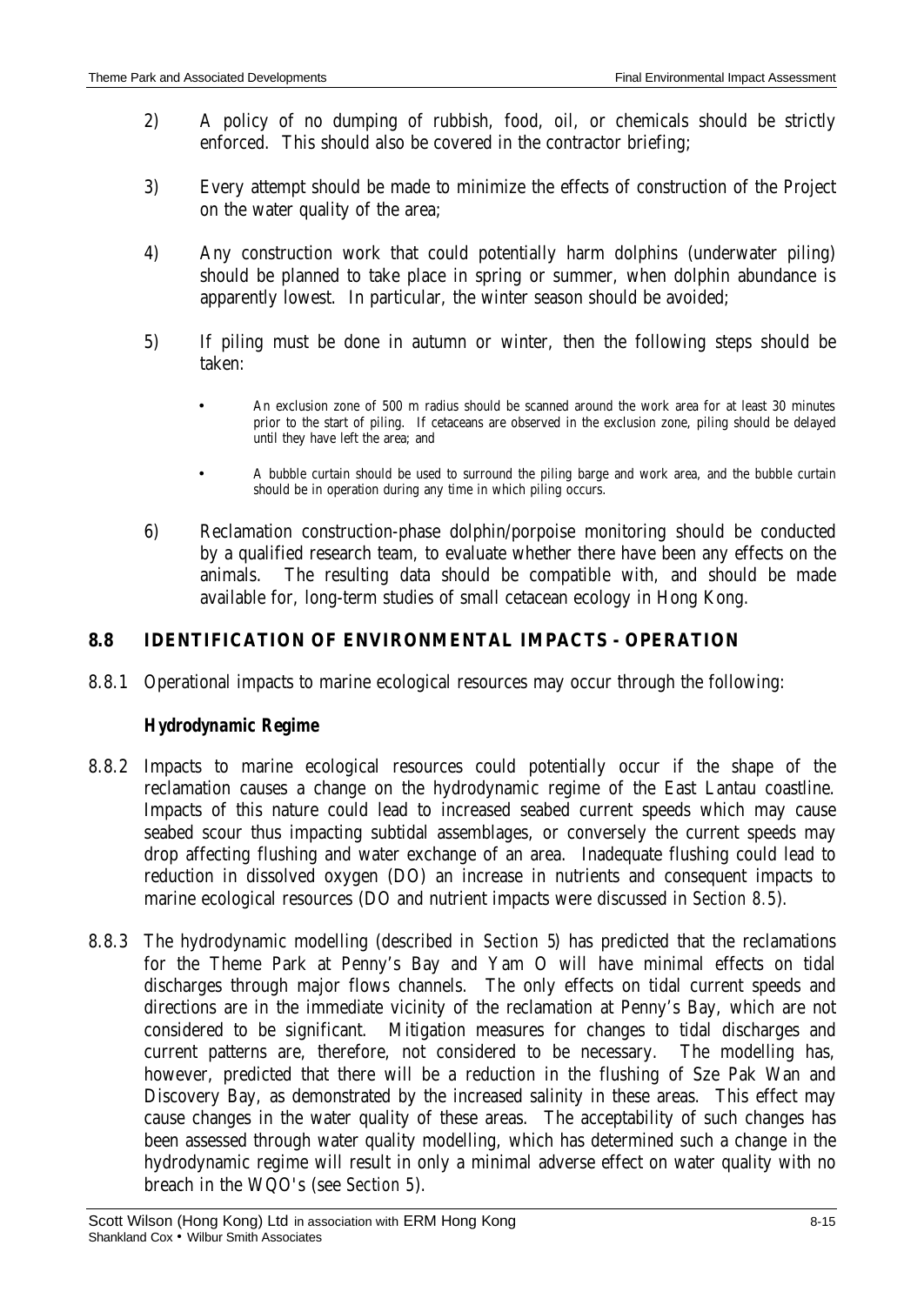#### *Stormwater Run-off and Drainage*

- 8.8.4 During the operation of the Theme Park pollutants derived from sewage effluent and stormwater will be discharged to the marine waters. Sewage effluents from the Theme Park and associated developments (eg hotels) will be collected and transported for treatment to the Siu Ho Wan Sewage Treatment Works (STW) via sub-surface sewerage pipelines. The effluents will be treated at the Siu Ho Wan STW and discharged to the marine waters to the north of the STW via a submarine outfall. During the operation of the Theme Park and associated developments, the Siu Ho Wan STW will also treat effluents from the Hong Kong International Airport, the Tung Chung and Tai Ho developments and Discovery Bay. The increase in the treated effluent flows and loads from the Theme Park and associated developments will have the potential to cause adverse impacts to water quality and subsequent impacts to marine ecological resources. Stormwater run-off from the Theme Park and associated development areas will be discharged to the marine waters to the south and east of the Theme Park at Penny's Bay via three large culverts
- 8.8.5 The stormwater may contain contaminants, which would have the potential to cause adverse impacts to water quality and marine ecology, most likely in the immediate vicinity of the discharge points due to the relatively low flow rates from these culverts.
- 8.8.6 All discharges during the operational phase of the Project are required to comply with the *Technical Memorandum for Effluents Discharged into Drainage and Sewerage Systems, Inland and Coastal Waters* (TM) issued under *Section 21* of the *WPCO*. The TM defines discharge limits to different types of receiving waters. Under the TM, effluents discharged into the drainage and sewerage systems, inshore and coastal waters of the WCZs are subject to pollutant concentration standards for particular discharge volumes. Any new discharges within a WCZ are subject to licence conditions and the TM acts as a guideline for setting discharge standards for the licence. It is anticipated that all stormwater discharges through surface run-off or drainage systems will be compliant with the TM. Compliance with the TM will ensure that no adverse impacts will occur to marine ecological resources in the vicinity of the project. Compliance is expected to be achieved according to the measures outlined in *Section 5* of this EIA.

### *Vessel Traffic*

- 8.8.7 Increases in marine traffic may disturb normal cetacean movement patterns through potential collision with vessels, increased turbidity generated by propellers and submerged equipment. Both dolphins and porpoises in Hong Kong have been found to have been killed by vessel collisions (Parsons and Jefferson in press). Additionally, vessel passes and noise can cause behavioural disturbance to these animals. This could affect both species. Increased vessel traffic through the Kap Shui Mun channel would likely affect mostly humpback dolphins and any increase in traffic from the south of Penny's Bay would most likely have an impact on finless porpoises. Vessel traffic from Victoria Harbour to the east is not expected to impact either species.
- 8.8.8 Information indicates that traditional outlying islands style ferries will operate between the Theme Park and Victoria Harbour. It is expected that there would be an increase of 40 ferries per day during the week and 80 at the weekend (daylight hours). It is not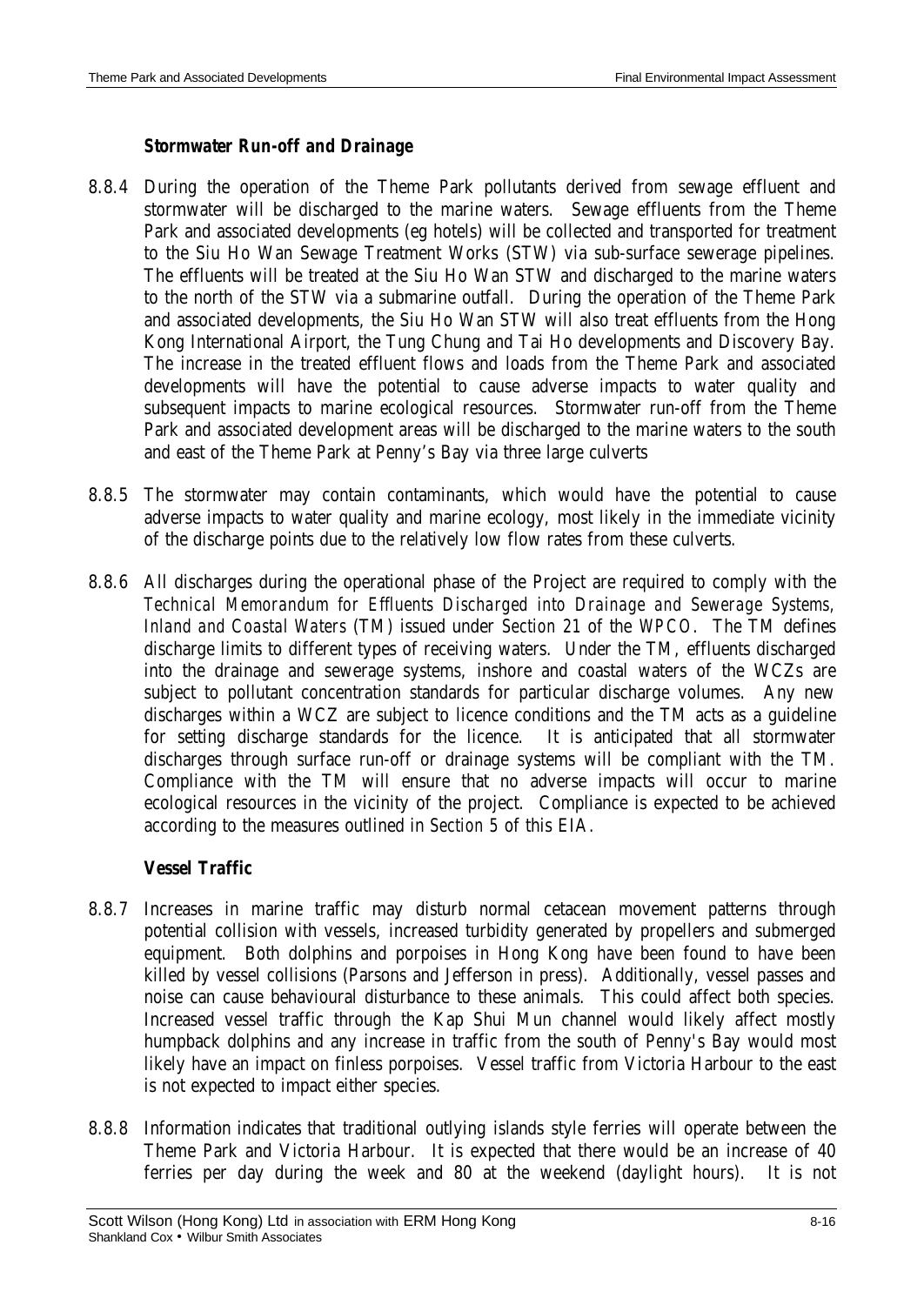anticipated that this would cause unacceptable problems to the dolphins due to the infrequent use of the habitat by these mammals and the comparatively slow movements of the vessels (less than 10 knots). Smaller, faster outboard-driven boats would be more of a concern, because of the fast approach speeds and higher potential for high frequency noise. However, it is not anticipated that vessels associated with operation of the Theme Park will be of the latter type.

### *Sewer Damage and Emergency Discharges*

8.8.9 The potential risk of damage to the sewer system for the Theme Park and associated developments is small and design features are such that the occurrence of such damage is minimal. Furthermore, the implementation of suitable mitigation measures, proposed in the *Water Quality Section* (*Section 5*), will limit the duration of the potential discharges, therefore only short term impacts to water quality are expected. Following resumption of normal service, water quality will return to previous levels, thereby minimising the impact of such an event. In terms of potential impacts to marine ecology, should no adverse impacts to water quality occur, then impacts to these resources are not predicted to be unacceptable.

## **8.9 ASSESSMENT OF ENVIRONMENTAL IMPACTS - OPERATION**

- 8.9.1 The following section discusses and evaluate the potential impacts to marine ecological habitats as a result of Project operational activities. From the information presented above the marine ecological impact associated with the operation of the Theme Park and its associated infrastructure has been evaluated in accordance with the *EIAO TM Annex 8* Table 1 as follows:
	- *Habitat Quality*: Operation of the Theme Park and associated developments is not anticipated to affect any ecologically sensitive habitats;
	- *Species:* The organisms of ecological interest recorded during the field surveys and reported from the literature that could potentially be impacted by operation of the Theme Park are the hard corals at Sze Pak and the seasonal population of the Indo-Pacific humpbacked dolphin. An increase in vessel traffic due to ferries carrying passengers to the Theme Park may cause disturbances to the dolphins use of the area;
	- *Size:* Stormwater run-off is expected to affect a small area in the vicinity of the drainage channels to the southwest of the Theme Park. The discharges will be compliant with the WPCO discharge standards and are expected to be environmentally acceptable;
	- *Duration:* Vessels to the ferry piers at the Theme Park will operate on a daily basis. Stormwater run-off and discharges are expected to be continuous, although will be greatest during the wet season;
	- *Reversibility:* No irreversible impacts from the operation of the Theme Park and associated developments are predicted to occur; and
	- *Magnitude:* The impacts to the ecologically sensitive habitats outside of the reclamation area defined in this assessment will be of low magnitude during operation of the Theme Park.

### **8.10 MITIGATION OF ADVERSE ENVIRONMENTAL IMPACTS - OPERATION**

#### **MARINE ECOLOGICAL RESOURCES: GENERAL**

8.10.1 Impacts to marine ecological resources during operation of the Theme Park and associated developments are predicted to be within environmentally acceptable levels in ecologically important areas through controls on sewage discharges and site run-off (as discussed in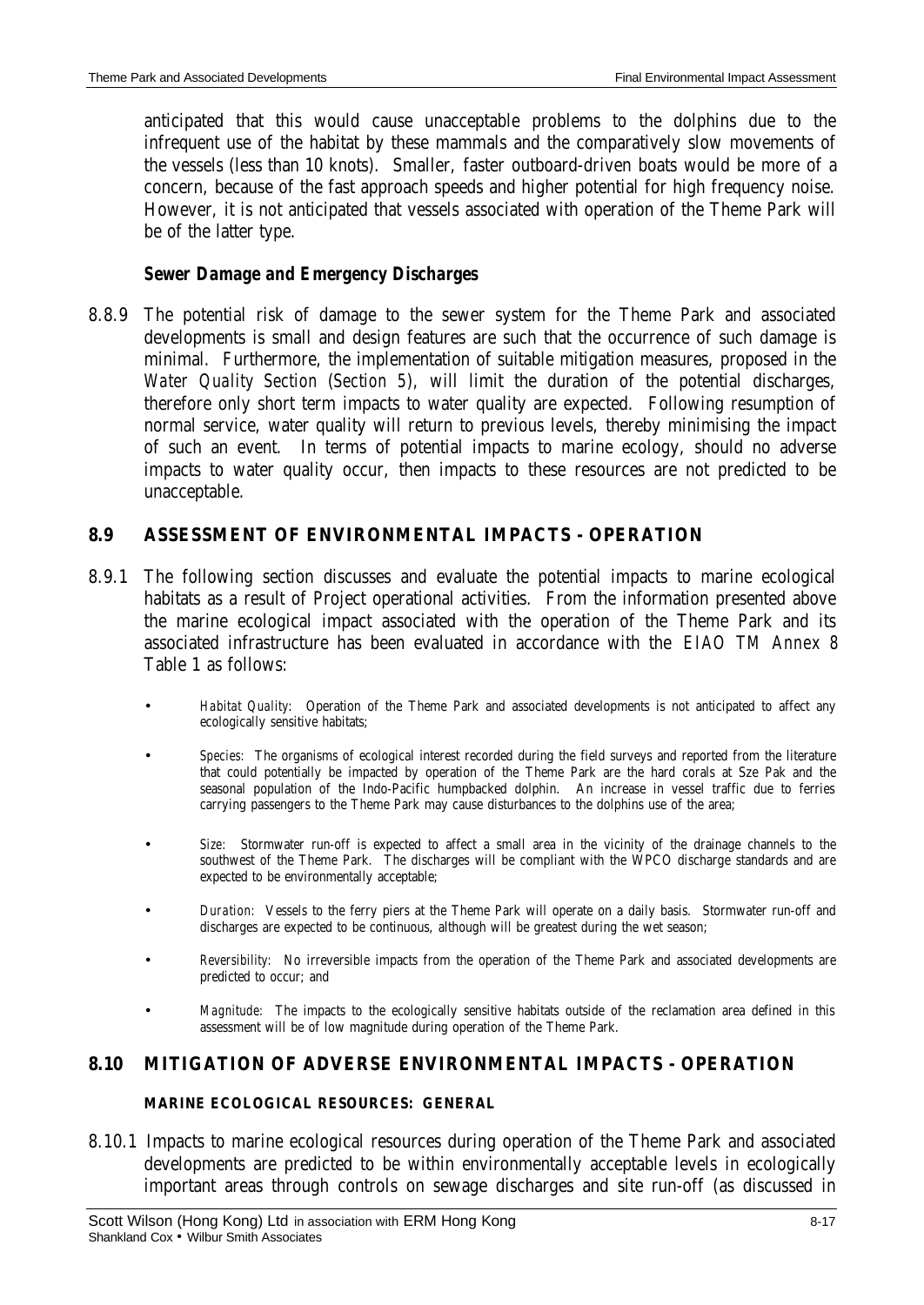*Section 5 - Water Quality*). Hence no marine ecology specific mitigation measures to control discharges are required during Project operation.

#### **MARINE ECOLOGICAL RESOURCES: MARINE MAMMALS**

- 8.10.2 Measures to mitigate the impact of the operation of the Theme Park have been developed in consultation with Dr Tom Jefferson of the Ocean Park Conservation Foundation. The following recommendations should be followed to minimize potential operational impacts on dolphins and porpoises:
	- 1) All vessel operators working on the Project should be given a briefing, alerting them to the possible presence of dolphins and porpoises in the area, and the rules for safe vessel operation around cetaceans. If high speed vessels are used, they should be required to slow to 10 knots when passing through a high density dolphin area.
	- 2) The vessel operators should be required to use predefined and regular routes, as these will become known to dolphins and porpoises using these waters;
	- 3) The vessel operators should be required to control and manage all effluent from vessels;
	- 4) Operation-phase dolphin/porpoise monitoring should be conducted by a qualified research team, to evaluate whether there have been any effects on the animals. The resulting data should be compatible with, and should be made available for, longterm studies of small cetacean ecology in Hong Kong.

### **8.11 RESIDUAL IMPACT**

- 8.11.1 Taking into consideration the ecological value of the habitats discussed in the previous sections and the resultant mitigation requirements, residual impacts have been determined. Disturbances to the seasonal marine mammal populations in the vicinity of the construction works has been identified from this assessment as a result of underwater percussive piling work (for the Ferry Piers) and moderate increases in vessel traffic. Mitigation measures proposed during construction and operation (discussed above) will reduce the severity of these impacts to acceptable levels.
- 8.11.2 The other residual impacts occurring as a result of the proposed Theme Park and associated development construction are as follows:
	- The loss of 3.08 km natural intertidal habitats which are of low to medium ecological value and the loss of 1.27 km of sloping seawalls. The residual impact is considered to be acceptable as the loss of these organisms will be compensated by the provision of 3.9 km of sloping seawalls that have been demonstrated to become recolonised by assemblages of similar nature after construction;
	- The loss of 0.298 ha subtidal hard surface habitats which are of high ecological value. The residual impact is considered to be acceptable as the loss of these organisms is compensated by the provision of at least 4.3 ha of sloping seawalls that have been demonstrated to become recolonised by assemblages of similar nature after construction; and,
	- The loss of 280 ha of the subtidal soft bottom assemblages within the Penny's Bay Park reclamation site and 10 ha within the Yam O site. The residual impact is considered to be acceptable as the habitat is of low ecological value.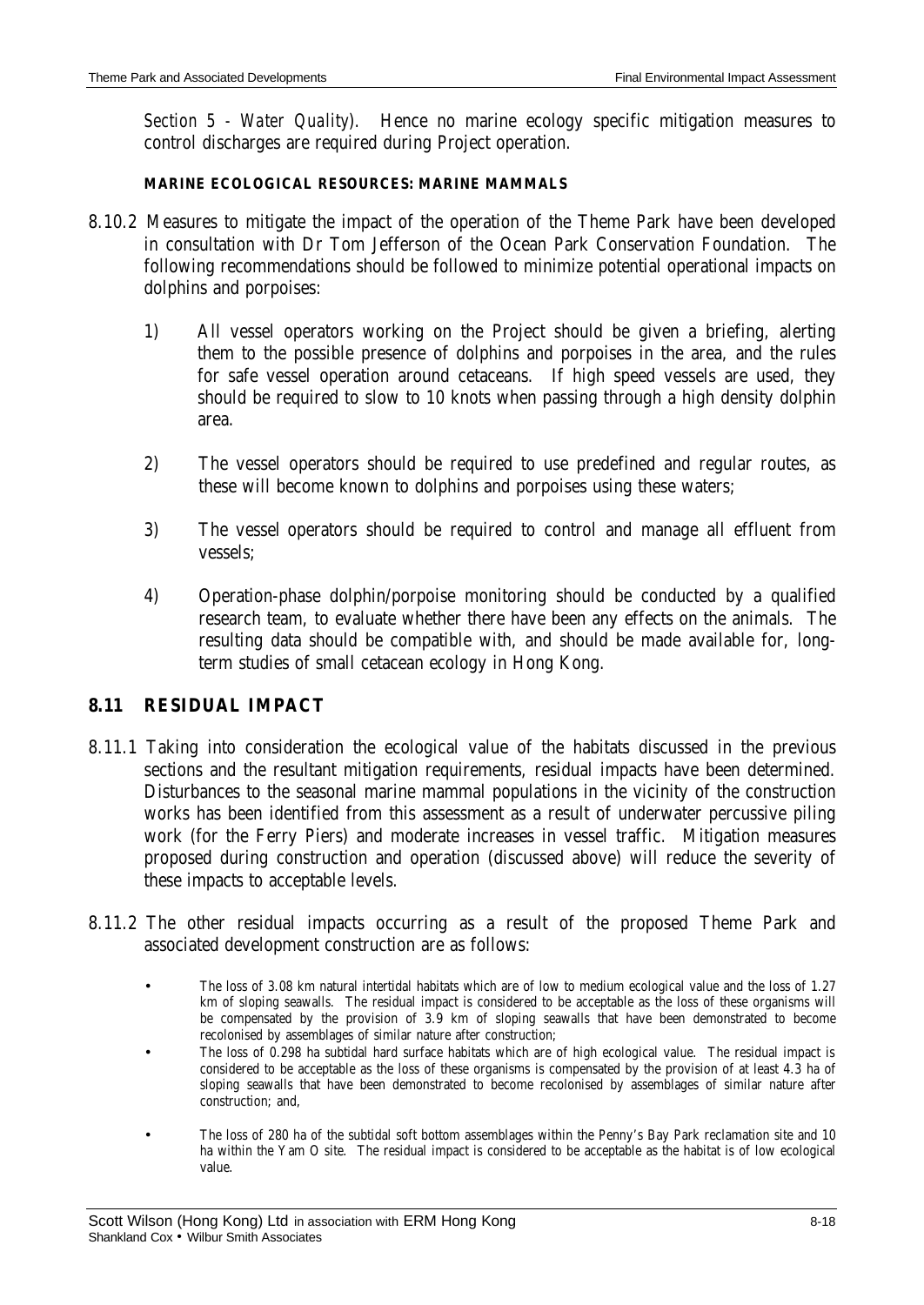- 8.11.3 The previous discussion (*Section 8.5*) has indicated that the loss of intertidal and subtidal assemblages within the Project area is expected to be mitigated through provision of seawalls that provide adequate surfaces for colonisation once reclamation works have completed. In order to assist in rehabilitating the area after reclamation, a rubble mound design should be adopted for the construction of the seawalls. It has been demonstrated that marine organisms have recolonised these seawalls after construction $^{(1)}$ . It is anticipated that intertidal and subtidal assemblages similar to those recorded in the field surveys, will settle on and recolonise the newly constructed seawalls of the reclamation. The residual impact is considered to be acceptable as corals and intertidal organisms are expected to colonise the seawalls after construction. The potential habitat provided by the surface area of the 3.9 km (3.2 km Penny's Bay and 0.7 km in Yam O) rubble mound seawalls (4.3 ha in Penny's Bay) is expected to effectively mitigate for the loss of the small area (0.298 ha) of hard corals lost within the reclamation site.
- 8.11.4 As an additional habitat enhancement measure the Project proponent has undertaken to deploy Artificial Reefs (ARs) in Hong Kong waters at a site (or sites) to be decided upon consultation with the Director of Agriculture, Fisheries and Conservation. At present the Agriculture, Fisheries and Conservation Department is conducting a programme to enhance existing marine habitats and fisheries resources through the siting, construction and deployment of ARs. ARs act as fish aggregation devices and provide hard bottom, high profile habitat in areas without natural cover. Colonisation of ARs occurs through settlement of the spores and larvae of algae, corals and other benthic organisms. The AR subsequently will provide food, shelter and a nursery ground for commercial fish and, over the long term enhance fishery stocks. Enhanced fish stocks in the area will not only benefit local fishermen but will also increase the availability of prey items for the seasonal population of marine mammals that use the area.
- 8.11.5 Information from the AFCD's Artificial Reef Deployment Study (17) has reported that Japanese researchers have claimed that for ARs to be effective in enhancing marine resources they should have a minimum volume of 400m<sup>3</sup>. The Study also determined that the stocking density of ARs should be no less than 1,500m<sup>3</sup> km<sup>-2</sup>. The total area of seabed lost through reclamation works is 290ha (280 ha at Penny's Bay and 10 ha for Yam O). In order to enhance an equivalent area of this size 4,350m<sup>3</sup> of ARs should be deployed (1,500  $\rm m^3$  x 2.9 km<sup>-2</sup>). One potential location for the deployment of the ARs is the area north of the Luk Keng headland. It should be noted that the location and scale of AR deployment within a particular site is limited by a variety of constraints detailed in full in the *Final Report* for the Artificial Reef Deployment Study (CE 8/97).

## **8.12 ECOLOGICAL MONITORING AND AUDIT REQUIREMENTS**

8.12.1 Monitoring and auditing of marine ecological resources has been recommended for both the construction and operation phase. The specific monitoring requirements are detailed in *Annex N* of this EIA Report which comprises the stand-alone Project EM&A Manual.

(17) ERM-Hong Kong, Ltd (1999) Artificial Reef Deployment Study. Final Report for the AFCD.

<sup>(16)</sup> Binnie Consultants Ltd (1997) Chek Lap Kok Qualitative Survey Final Report. For the Geotechnical Engineering Office, Civil Engineering Department, December 1997.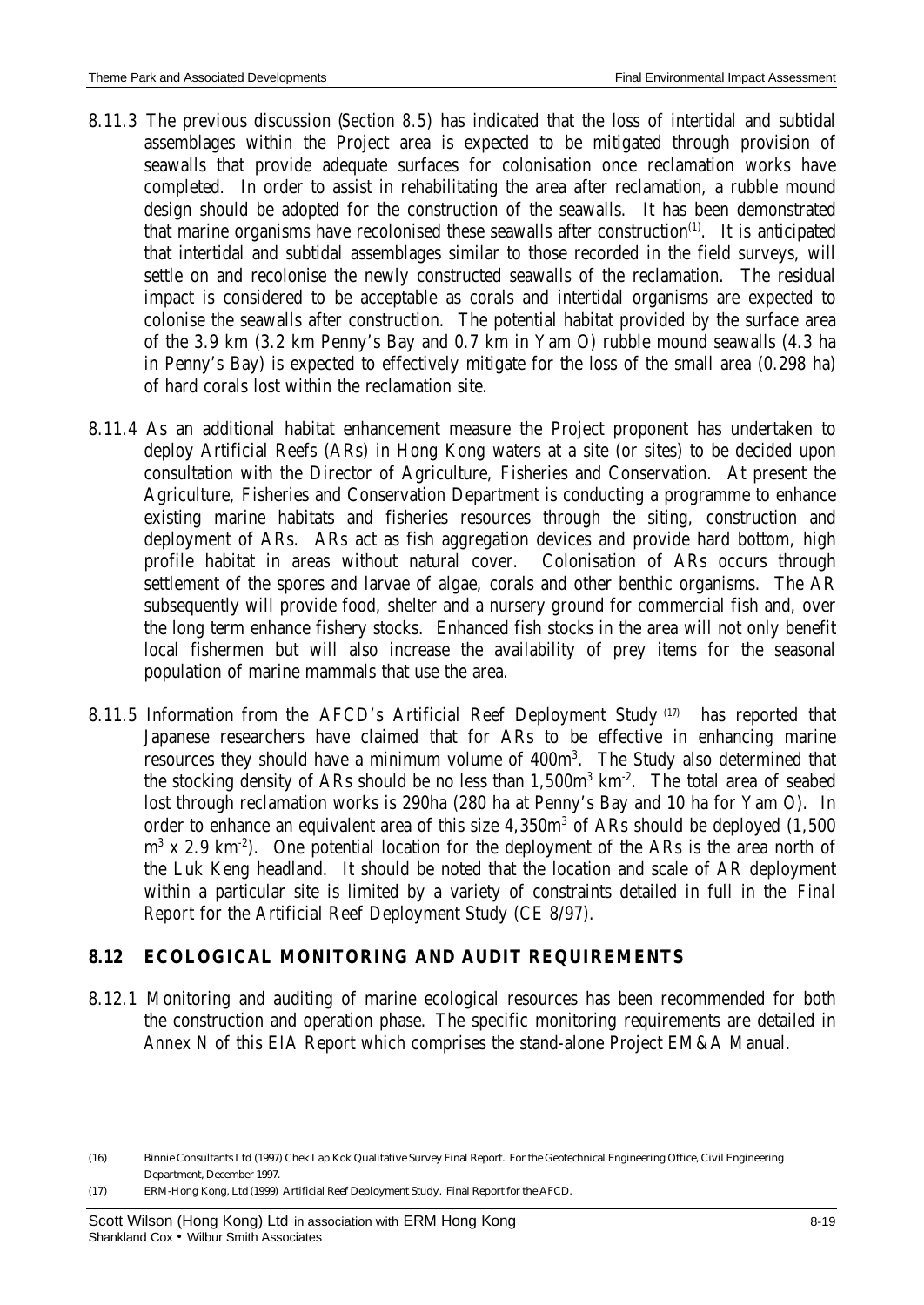## **8.13 CONCLUSIONS**

- 8.13.1 Literature reviews of existing information supplemented with the results of recently undertaken field surveys on marine ecological resources indicate that the intertidal rocky shores within the Study Area are of medium ecological value whereas for the sandy habitats, low ecological value was assigned. Soft bottom habitats identified in the review were regarded as of low ecological value. A small area containing high ecological value assemblages of hard corals will be lost as a result of the reclamation activities. Information on baseline conditions suggests that no species of conservation importance have been recorded from the marine areas close to the reclamation site, with the exception of the Indo-Pacific Humpbacked Dolphin. However, the waters near the proposed reclamation sites do not appear to be highly utilised by the dolphins, it is unlikely that this area contains critical *Sousa chinensis* habitat.
- 8.13.2 Potential impacts to marine ecological resources from the proposed construction works may arise either indirectly, eg through perturbations of the surrounding water quality, or directly as a result of habitat loss. The natural intertidal and subtidal assemblages within the Penny's Bay and Yam O reclamation areas will be lost permanently due to the proposed reclamation works. However, it is anticipated that given adequate seawall design, assemblages typical of those lost will recolonise after reclamation. Indirect impacts during the reclamation process, such as an increase in SS levels and decrease in DO in the water column may impact intertidal and subtidal filter feeders and other marine organisms. However, the effects are not expected to be severe and no unacceptable impacts are predicted to occur.
- 8.13.3 Operational impacts to marine ecological resources may occur through disturbances to water quality due to changes in the hydrodynamic regime of the area or due to polluted discharges into the marine environment. It is expected that all discharges will comply with the *WPCO* discharge standards and consequently marine ecological resources will be protected from impacts. Minor changes in the local hydrodynamic regime are predicted although these are not expected to alter water quality to an extent that marine ecological resources are affected. An increase in the number of vessels travelling to and from Victoria Harbour and the Theme Park is predicted to occur. However, as these vessels will not be high speed and this area is not regarded as critical habitat to the Indo-Pacific Humpbacked Dolphin unacceptable impacts are not predicted to occur with appropriate mitigation measures.
- 8.13.4 Mitigation measures specific to marine ecology include the provision of rubble mound seawalls on the southern edges of the Penny's Bay reclamation, and at Yam O, to facilitate colonisation by intertidal organisms and corals which will be lost as a result of the construction of the reclamation. Mitigation measures designed to minimise impacts to the seasonal population of marine mammals that use the area include restrictions on vessel speed and the use of bubble curtains during percussive piling work for construction of the two Theme Park ferry piers. Other mitigation measures designed to mitigate impacts to water quality to acceptable levels (compliance with WQO's), including constraints on dredging and filling operations, are also expected to mitigate impacts to marine ecological resources.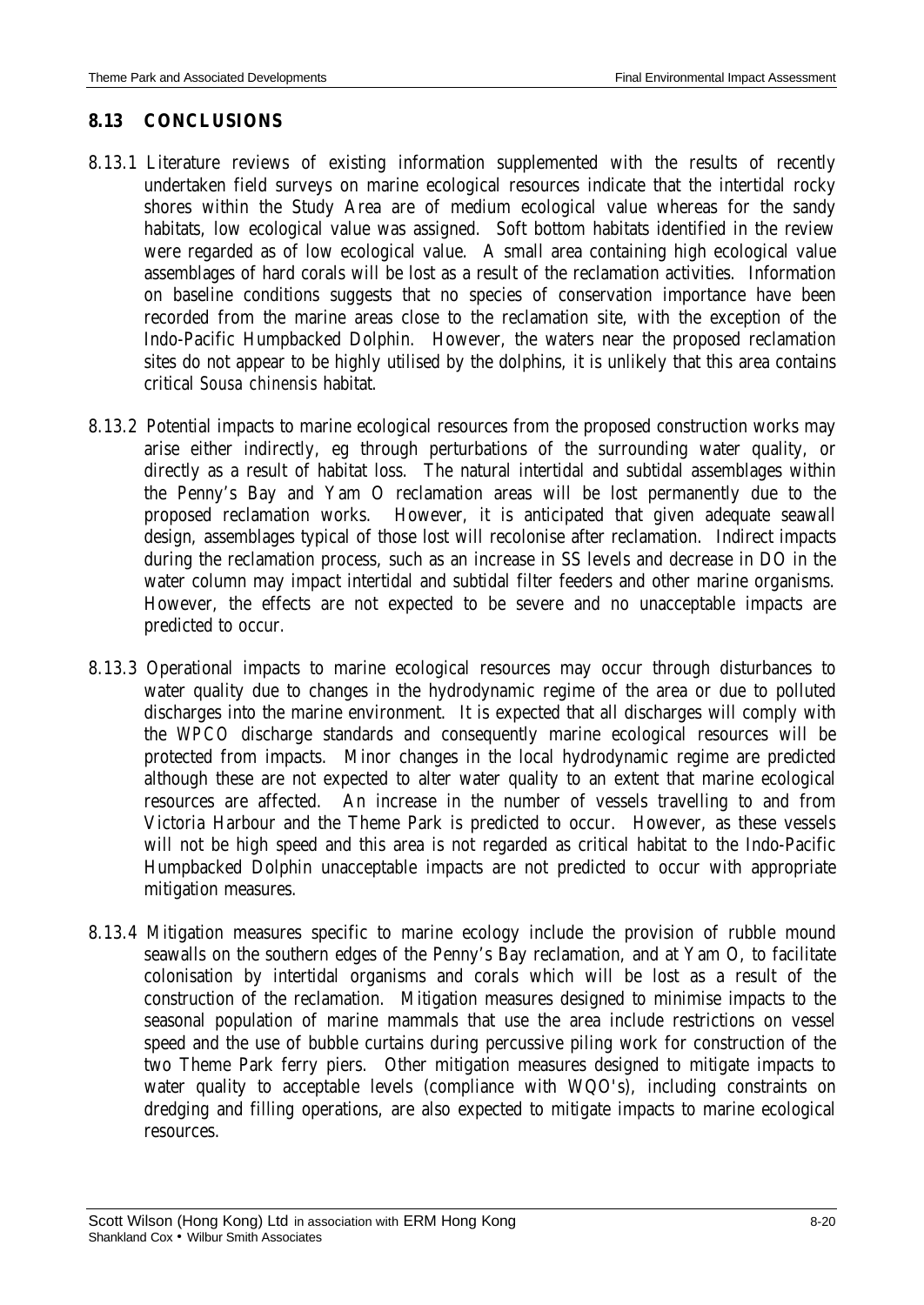- 8.13.5 The impacts occurring as a result of construction and operation of the Theme Park and associated developments are the direct loss of 290 ha of the low ecological value soft benthic assemblages, 3.08 km of medium and low ecological value natural intertidal shores, 1.27 km of sloping artificial seawalls, and 0.298 ha of high ecological value coral habitat. The loss of the habitat within the areas to be reclaimed can be mitigated through the provision of 3.9 km of rubble mound seawall, of which 4.3 ha would be suitable for corals to colonise and grow. This mitigation measure reduces the magnitude of the residual impact to acceptable levels.
- 8.13.6 An ecological monitoring and audit programme involving the use of dive surveys will be conducted to report on the progress of colonisation of the rubble mound seawalls once construction works have ceased. As an additional habitat enhancement measure the Project proponent has undertaken to deploy Artificial Reefs in Hong Kong waters at a site (or sites) to be decided upon consultation with the Director of Agriculture, Fisheries & Conservation. Construction-phase dolphin/porpoise monitoring should be conducted by a qualified research team, to evaluate whether there have been any effects on the animals. The resulting data should be compatible with, and should be made available for, studies of small cetacean ecology in Hong Kong.
- 8.13.7 In order to protect against unacceptable impacts to marine ecological resources, an EM&A programme has been designed to specifically detect and mitigate any unacceptable impacts to water quality (see *Section 5*). Operation-phase dolphin/porpoise monitoring should be conducted by a qualified research team, to evaluate whether there have been any effects on the animals. The resulting data should be compatible with, and should be made available for, studies of small cetacean ecology in Hong Kong.